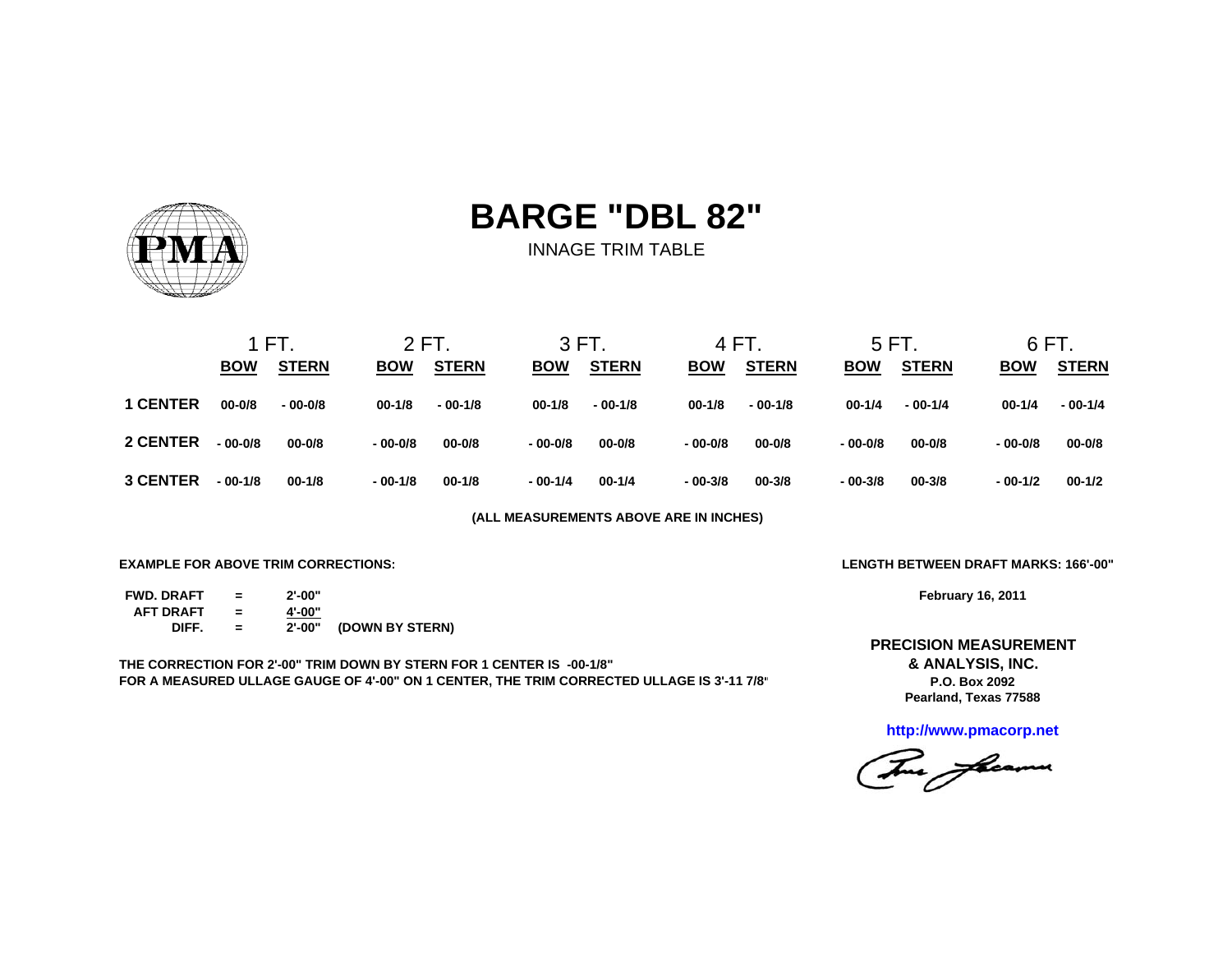

|                         | CAPACITIES GIVEN IN BARRELS OF 42 U.S. GALLONS |                         |                  |                 |                  |                |                  |                         |                      |                         |                      |                |                      |                         |                      |                 | GAUGE HEIGHT 16'-08" |                 |                      |
|-------------------------|------------------------------------------------|-------------------------|------------------|-----------------|------------------|----------------|------------------|-------------------------|----------------------|-------------------------|----------------------|----------------|----------------------|-------------------------|----------------------|-----------------|----------------------|-----------------|----------------------|
| IN                      | 0 FT.                                          | IN                      | 1 FT.            | $\mathbb{N}$    | 2 FT.            | $\mathbb{N}$   | $3$ FT.          | IN                      | 4 FT.                | $\mathsf{I}$ N          | 5 FT.                | IN             | 6 FT.                | $\mathbb{N}$            | 7 FT.                | IN              | 8 FT.                | IN              | 9 FT.                |
| $\pmb{0}$               | 3.26                                           | $\pmb{0}$               | 241.13           | $\pmb{0}$       | 496.40           | $\pmb{0}$      | 749.45           | $\pmb{0}$               | 1,006.06             | $\pmb{0}$               | 1,262.56             | $\pmb{0}$      | 1,518.89             | $\pmb{0}$               | 1,775.65             | $\pmb{0}$       | 2,032.41             | $\mathbf 0$     | 2,289.17             |
| 1/4                     | 5.40                                           | 1/4                     | 246.48           | 1/4             | 501.62           | 1/4            | 754.79           | 1/4                     | 1,011.41             | 1/4                     | 1,267.89             | 1/4            | 1,524.24             | 1/4                     | 1,781.00             | 1/4             | 2,037.76             | 1/4             | 2,294.52             |
| 1/2                     | 7.55                                           | 1/2                     | 251.83           | 1/2             | 506.84           | 1/2            | 760.14           | 1/2                     | 1.016.75             | 1/2                     | 1,273.23             | 1/2            | 1,529.59             | 1/2                     | 1.786.35             | 1/2             | 2,043.11             | 1/2             | 2.299.87             |
| 3/4                     | 9.69                                           | 3/4                     | 257.18           | 3/4             | 512.06           | 3/4            | 765.49           | 3/4                     | 1,022.10             | 3/4                     | 1,278.56             | 3/4            | 1,534.94             | 3/4                     | 1,791.70             | 3/4             | 2,048.46             | 3/4             | 2,305.22             |
| $\blacksquare$          | 11.84                                          | $\overline{1}$          | 262.53           | $\overline{1}$  | 517.28           | $\mathbf{1}$   | 770.83           | $\overline{1}$          | 1,027.45             | $\mathbf{1}$            | 1,283.90             | $\overline{1}$ | 1,540.29             | $\mathbf{1}$            | 1,797.05             | $\overline{1}$  | 2,053.81             | $\mathbf{1}$    | 2,310.57             |
| 1/4                     | 15.96                                          | 1/4                     | 267.88           | 1/4             | 522.49           | 1/4            | 776.18           | 1/4                     | 1,032.79             | 1/4                     | 1,289.23             | 1/4            | 1,545.64             | 1/4                     | 1,802.40             | 1/4             | 2,059.16             | 1/4             | 2,315.92             |
| 1/2                     | 20.08                                          | 1/2                     | 273.24           | 1/2             | 527.71           | 1/2            | 781.52           | 1/2                     | 1,038.14             | 1/2                     | 1,294.57             | 1/2            | 1,550.98             | 1/2                     | 1,807.75             | 1/2             | 2,064.51             | 1/2             | 2,321.27             |
| 3/4                     | 24.20                                          | 3/4                     | 278.59           | 3/4             | 532.93           | 3/4            | 786.87           | 3/4                     | 1,043.48             | 3/4                     | 1,299.90             | 3/4            | 1,556.33             | 3/4                     | 1,813.10             | 3/4             | 2,069.86             | 3/4             | 2,326.62             |
| $\overline{2}$          | 28.32                                          | $\overline{2}$          | 283.94           | $\overline{2}$  | 538.15           | $\overline{2}$ | 792.22           | $\overline{2}$          | 1.048.83             | $\overline{2}$          | 1.305.24             | $\overline{2}$ | 1.561.68             | $\overline{2}$          | 1.818.44             | $\overline{2}$  | 2,075.21             | $\overline{2}$  | 2,331.97             |
| 1/4                     | 33.46                                          | 1/4                     | 289.29           | 1/4             | 543.37           | 1/4            | 797.56           | 1/4                     | 1,054.18             | 1/4                     | 1,310.57             | 1/4            | 1,567.03             | 1/4                     | 1,823.79             | 1/4             | 2,080.56             | 1/4             | 2,337.32             |
| 1/2                     | 38.61                                          | 1/2                     | 294.64           | 1/2             | 548.58           | 1/2            | 802.91           | 1/2                     | 1,059.52             | 1/2                     | 1,315.91             | 1/2            | 1,572.38             | 1/2                     | 1,829.14             | 1/2             | 2,085.90             | 1/2             | 2,342.67             |
| 3/4                     | 43.76                                          | 3/4                     | 299.99           | 3/4             | 553.80           | 3/4            | 808.25           | 3/4                     | 1,064.87             | 3/4                     | 1,321.24             | 3/4            | 1,577.73             | 3/4                     | 1,834.49             | 3/4             | 2,091.25             | 3/4             | 2,348.02             |
| $\overline{\mathbf{3}}$ | 48.91                                          | $\mathbf{3}$            | 305.34           | $\mathbf{3}$    | 559.02           | $3^{\circ}$    | 813.60           | $\overline{\mathbf{3}}$ | 1,070.21             | $\mathbf{3}$            | 1,326.58             | $\mathbf{3}$   | 1,583.08             | $\mathbf{3}$            | 1,839.84             | $\mathbf{3}$    | 2,096.60             | $\mathbf{3}$    | 2,353.36             |
| 1/4                     | 54.21                                          | 1/4                     | 310.69           | 1/4             | 564.24           | 1/4            | 818.95           | 1/4                     | 1,075.56             | 1/4                     | 1,331.91             | 1/4            | 1,588.43             | 1/4                     | 1,845.19             | 1/4             | 2,101.95             | 1/4             | 2,358.71             |
| $1/2$                   | 59.50                                          | 1/2                     | 316.04           | 1/2             | 569.46           | 1/2            | 824.29           | 1/2                     | 1,080.91             | 1/2                     | 1,337.25             | 1/2            | 1,593.78             | 1/2                     | 1,850.54             | 1/2             | 2,107.30             | 1/2             | 2,364.06             |
| 3/4                     | 64.80                                          | 3/4                     | 321.40           | 3/4             | 574.68           | 3/4            | 829.64           | 3/4                     | 1,086.25             | 3/4                     | 1,342.58             | 3/4            | 1,599.13             | 3/4                     | 1,855.89             | 3/4             | 2,112.65             | 3/4             | 2,369.41             |
| $\overline{4}$          | 70.09                                          | $\overline{\mathbf{4}}$ | 326.75           | $\overline{4}$  | 579.89           | $\overline{4}$ | 834.99           | $\overline{4}$          | 1,091.60             | $\overline{\mathbf{4}}$ | 1,347.92             | $\overline{4}$ | 1,604.48             | $\overline{\mathbf{4}}$ | 1,861.24             | $\overline{4}$  | 2,118.00             | $\overline{4}$  | 2,374.76             |
| 1/4                     | 75.42                                          | 1/4                     | 332.10           | 1/4             | 585.11           | 1/4            | 840.33           | 1/4                     | 1,096.94             | 1/4                     | 1,353.25             | 1/4            | 1,609.83             | 1/4                     | 1,866.59             | 1/4             | 2,123.35             | 1/4             | 2,380.11             |
| 1/2                     | 80.74                                          | 1/2                     | 337.45           | 1/2             | 590.33           | 1/2            | 845.68           | 1/2                     | 1,102.29             | 1/2                     | 1,358.58             | 1/2            | 1,615.18             | 1/2                     | 1,871.94             | 1/2             | 2,128.70             | 1/2             | 2,385.46             |
| 3/4                     | 86.06                                          | 3/4                     | 342.80           | 3/4             | 595.55           | 3/4            | 851.02           | 3/4                     | 1,107.64             | 3/4                     | 1,363.92             | 3/4            | 1,620.52             | 3/4                     | 1,877.29             | 3/4             | 2,134.05             | 3/4             | 2,390.81             |
| 5                       | 91.39                                          | $5^{\circ}$             | 348.15           | $5\phantom{.0}$ | 600.77           | 5 <sub>5</sub> | 856.37           | $5\overline{5}$         | 1,112.98             | 5 <sub>5</sub>          | 1,369.25             | 5              | 1,625.87             | $5\phantom{.0}$         | 1,882.64             | $5\phantom{.0}$ | 2,139.40             | $5\phantom{.0}$ | 2,396.16             |
| 1/4                     | 96.72                                          | 1/4                     | 353.50           | 1/4             | 605.99           | 1/4            | 861.72           | 1/4                     | 1,118.33             | 1/4                     | 1,374.59             | 1/4            | 1,631.22             | 1/4                     | 1,887.98             | 1/4             | 2,144.75             | 1/4             | 2,401.51             |
| 1/2                     | 102.06                                         | 1/2                     | 358.85           | 1/2             | 611.21           | 1/2            | 867.06           | 1/2                     | 1,123.67             | 1/2                     | 1,379.92             | 1/2            | 1,636.57             | 1/2                     | 1,893.33             | 1/2             | 2,150.10             | 1/2             | 2,406.86             |
| 3/4                     | 107.39                                         | 3/4                     | 364.21           | 3/4             | 616.42           | 3/4            | 872.41           | 3/4                     | 1,129.02             | 3/4                     | 1,385.26             | 3/4            | 1,641.92             | 3/4                     | 1,898.68             | 3/4             | 2,155.44             | 3/4             | 2,412.21             |
| 6                       | 112.73                                         | 6                       | 369.56           | 6               | 621.64           | 6              | 877.75           | 6                       | 1,134.37             | 6                       | 1,390.59             | 6              | 1,647.27             | 6                       | 1,904.03             | 6               | 2,160.79             | 6               | 2,417.56             |
| 1/4                     | 118.08                                         | 1/4                     | 374.91           | $1/4$           | 626.90           | 1/4            | 883.10           | 1/4                     | 1,139.71             | 1/4                     | 1,395.93             | $1/4$          | 1,652.62             | $1/4$                   | 1,909.38             | $1/4$           | 2,166.14             | $1/4$           | 2,422.90             |
| 1/2                     | 123.42                                         | 1/2                     | 380.26           | 1/2             | 632.15           | 1/2            | 888.45           | 1/2                     | 1,145.06             | 1/2                     | 1,401.26             | 1/2            | 1,657.97             | 1/2                     | 1,914.73             | 1/2             | 2,171.49             | 1/2             | 2,428.25             |
| 3/4                     | 128.76                                         | 3/4                     | 385.61           | 3/4             | 637.40           | 3/4            | 893.79           | 3/4                     | 1,150.41             | 3/4                     | 1,406.60             | 3/4            | 1,663.32             | 3/4                     | 1,920.08             | 3/4             | 2,176.84             | 3/4             | 2,433.60             |
| $\overline{7}$          | 134.11                                         | $\overline{7}$          | 390.96           | $\overline{7}$  | 642.65           | $\overline{7}$ | 899.14           | $\overline{7}$          | 1,155.75             | $\overline{7}$          | 1,411.93             | $\overline{7}$ | 1,668.67             | $\overline{7}$          | 1,925.43             | $\overline{7}$  | 2,182.19             | $\overline{7}$  | 2,438.95             |
| 1/4                     | 139.46                                         | 1/4                     | 396.31           | 1/4             | 647.97           | 1/4            | 904.48           | 1/4                     | 1,161.10             | 1/4                     | 1,417.28             | 1/4            | 1,674.02             | 1/4                     | 1,930.78             | 1/4             | 2,187.54             | 1/4             | 2,444.30             |
| 1/2                     | 144.81                                         | 1/2                     | 401.66           | 1/2             | 653.28           | 1/2            | 909.83           | 1/2                     | 1,166.44             | 1/2                     | 1.422.62             | 1/2            | 1,679.37             | 1/2                     | 1,936.13             | 1/2             | 2,192.89             | 1/2             | 2.449.65             |
| 3/4                     | 150.16                                         | 3/4<br>8                | 407.02           | 3/4<br>8        | 658.60           | 3/4<br>8       | 915.18           | 3/4<br>8                | 1,171.79             | 3/4<br>8                | 1,427.96             | 3/4<br>8       | 1,684.71             | 3/4<br>8                | 1,941.48             | 3/4<br>8        | 2,198.24             | 3/4<br>8        | 2,455.00             |
| 8                       | 155.51                                         |                         | 412.37           |                 | 663.91           |                | 920.52           |                         | 1,177.14             |                         | 1,433.30             |                | 1,690.06             |                         | 1,946.83             |                 | 2,203.59             |                 | 2,460.35             |
| 1/4                     | 160.86                                         | 1/4                     | 417.69           | 1/4             | 669.26           | 1/4            | 925.87           | 1/4                     | 1,182.48             | 1/4                     | 1,438.65             | 1/4            | 1,695.41             | 1/4                     | 1,952.17             | 1/4             | 2,208.94             | 1/4             | 2,465.70             |
| 1/2                     | 166.21<br>171.56                               | 1/2<br>3/4              | 423.00<br>428.32 | 1/2<br>3/4      | 674.60<br>679.95 | 1/2            | 931.22<br>936.56 | 1/2<br>3/4              | 1,187.83<br>1,193.17 | 1/2                     | 1,444.00<br>1,449.35 | 1/2<br>3/4     | 1,700.76<br>1,706.11 | 1/2                     | 1,957.52<br>1,962.87 | 1/2<br>3/4      | 2,214.29<br>2,219.63 | 1/2             | 2,471.05<br>2,476.40 |
| 3/4<br>9                | 176.91                                         | 9                       | 433.64           | 9               | 685.29           | 3/4<br>9       | 941.91           | 9                       | 1,198.52             | 3/4<br>9                | 1,454.70             | 9              | 1,711.46             | 3/4<br>9                | 1,968.22             | 9               | 2.224.98             | 3/4<br>9        | 2,481.75             |
|                         | 182.26                                         |                         | 438.89           |                 | 690.64           |                | 947.25           |                         | 1,203.86             |                         | 1,460.05             |                | 1,716.81             |                         | 1,973.57             |                 | 2,230.33             |                 | 2,487.09             |
| 1/4                     | 187.62                                         | 1/4<br>1/2              | 444.15           | 1/4<br>1/2      | 695.99           | 1/4            | 952.60           | 1/4<br>1/2              | 1,209.20             | 1/4<br>1/2              | 1,465.40             | $1/4$<br>1/2   | 1,722.16             | 1/4<br>1/2              | 1,978.92             | 1/4<br>1/2      | 2,235.68             | 1/4<br>1/2      | 2,492.44             |
| 1/2<br>3/4              | 192.97                                         | 3/4                     | 449.40           | 3/4             | 701.33           | 1/2<br>3/4     | 957.95           | 3/4                     | 1,214.54             | 3/4                     | 1,470.75             | $3/4$          | 1,727.51             | $3/4\,$                 | 1,984.27             | $3/4$           | 2,241.03             | 3/4             | 2,497.79             |
| 10                      | 198.32                                         | 10                      | 454.65           | 10              | 706.68           | 10             | 963.29           | 10                      | 1,219.88             | 10                      | 1,476.10             | 10             | 1,732.86             | 10                      | 1,989.62             | 10              | 2,246.38             | 10              | 2,503.14             |
|                         | 203.67                                         | 1/4                     | 459.87           | 1/4             | 712.03           | 1/4            | 968.64           | 1/4                     | 1,225.21             | 1/4                     | 1,481.45             | 1/4            | 1,738.21             | 1/4                     | 1,994.97             | 1/4             | 2,251.73             | 1/4             | 2,508.49             |
| 1/4<br>1/2              | 209.02                                         | 1/2                     | 465.09           | 1/2             | 717.37           | 1/2            | 973.98           | 1/2                     | 1,230.55             | 1/2                     | 1,486.79             | 1/2            | 1,743.56             | 1/2                     | 2,000.32             | 1/2             | 2,257.08             | 1/2             | 2,513.84             |
| 3/4                     | 214.37                                         | 3/4                     | 470.31           | 3/4             | 722.72           | 3/4            | 979.33           | 3/4                     | 1,235.88             | 3/4                     | 1,492.14             | 3/4            | 1,748.91             | 3/4                     | 2,005.67             | 3/4             | 2,262.43             | 3/4             | 2,519.19             |
| 11                      | 219.72                                         | 11                      | 475.53           | 11              | 728.06           | 11             | 984.68           | 11                      | 1,241.22             | 11                      | 1,497.49             | 11             | 1,754.25             | 11                      | 2,011.02             | 11              | 2,267.78             | 11              | 2,524.54             |
| 1/4                     | 225.07                                         | 1/4                     | 480.75           | 1/4             | 733.41           | 1/4            | 990.02           | 1/4                     | 1,246.55             | 1/4                     | 1,502.84             | 1/4            | 1,759.60             | 1/4                     | 2,016.37             | 1/4             | 2,273.13             | 1/4             | 2,529.54             |
| 1/2                     | 230.43                                         | 1/2                     | 485.97           | 1/2             | 738.76           | 1/2            | 995.37           | 1/2                     | 1,251.89             | 1/2                     | 1,508.19             | 1/2            | 1,764.95             | 1/2                     | 2,021.71             | 1/2             | 2,278.48             | 1/2             | 2,534.53             |
| 3/4                     | 235.78                                         | 3/4                     | 491.18           | 3/4             | 744.10           | 3/4            | 1,000.71         | 3/4                     | 1,257.22             | 3/4                     | 1,513.54             | 3/4            | 1,770.30             | 3/4                     | 2,027.06             | 3/4             | 2,283.83             | 3/4             | 2,539.53             |
|                         |                                                |                         |                  |                 |                  |                |                  |                         |                      |                         |                      |                |                      |                         |                      |                 |                      |                 |                      |

**BARGE STRAPPED AND COMPUTED IN ACCORDANCE WITH MPMS CHAPTER 2.7. CAPACITY TABLE ONLY APPLIES WHEN BARGE IS ON EVEN KEEL. CAPACITY TABLE EXTENDS TO EXTREME HEIGHT OF TANK.**

**CAPACITY TABLE ONLY APPLIES TO INNAGE GAUGES TAKEN WITH "HERMETIC" CLOSED GAUGING DEVICE. GAUGE POINT: (HERMETIC) LOCATED ON CENTERLINE AND 26'-03" FORWARD OF AFT BULKHEAD.**

CERTIFIED CHART FOR THE ABOVE NAMED TANK ONLY.

**http://www.pmacorp.net Pearland, Texas 77588 PRECISION MEASUREMENT & ANALYSIS, INC. P.O. Box 2092**

The freeman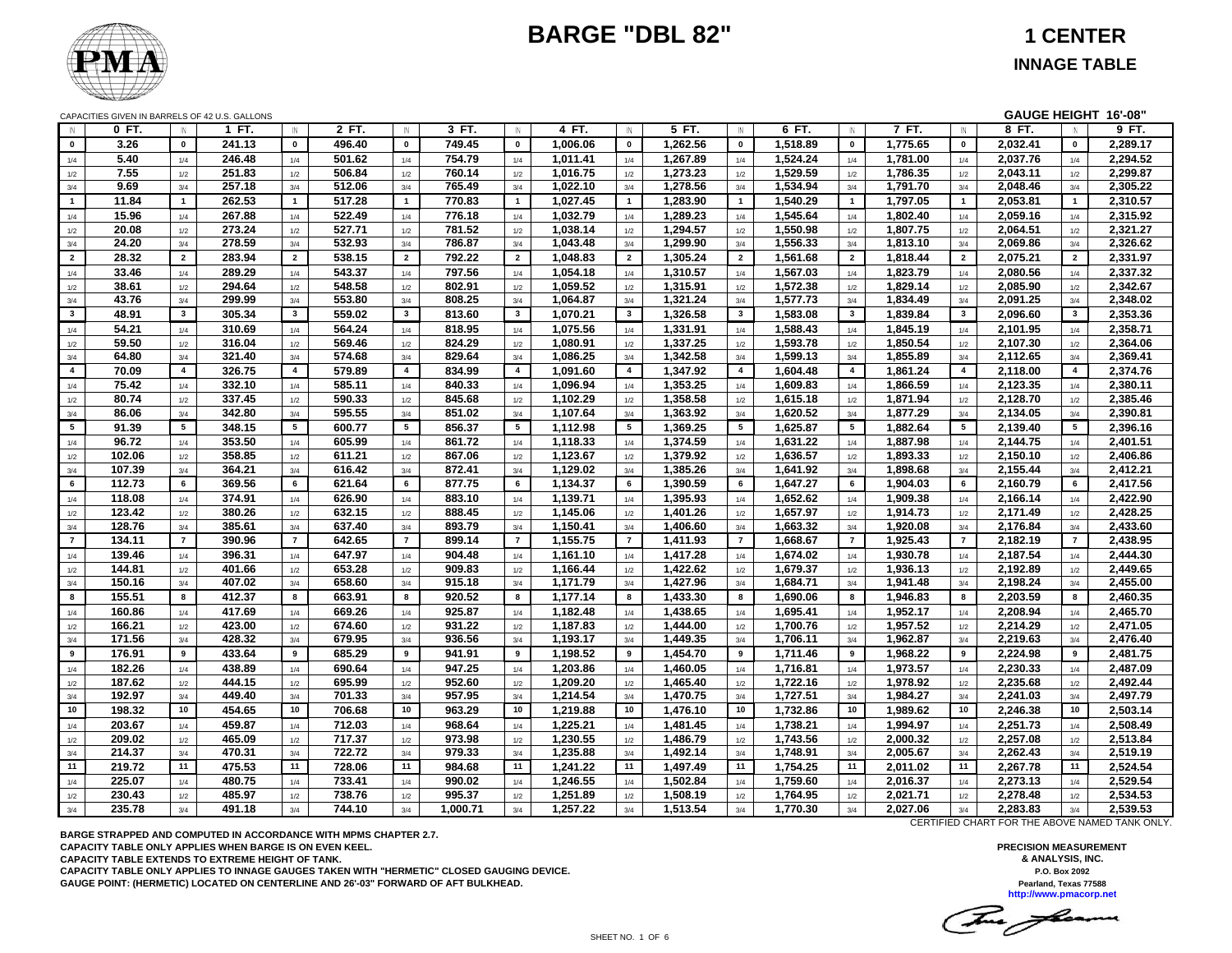

**1 CENTER**

#### **INNAGE TABLE**

CALLONS

|                | CAPACITIES GIVEN IN BARRELS OF 42 U.S. GALLONS |                |          |                |          |                         |                      |                 |          |                         |                                |                         |                         |        | GAUGE HEIGHT 16'-08" |
|----------------|------------------------------------------------|----------------|----------|----------------|----------|-------------------------|----------------------|-----------------|----------|-------------------------|--------------------------------|-------------------------|-------------------------|--------|----------------------|
| - IN           | 10 FT.                                         | IN             | 11 FT.   | IN             | 12 FT.   | IN                      | 13 FT.               | IN              | 14 FT.   | IN                      | 15 FT.<br>IN                   | 16 FT.<br>IN            | 17 FT.<br>IN            | 18 FT. | 19 FT.<br>IN         |
| $\mathbf{0}$   | 2,544.53                                       | $\mathbf 0$    | 2,768.07 | $\mathbf 0$    | 2,991.78 | $\mathbf 0$             | 3,215.49             | $\mathbf 0$     | 3,436.70 | $\mathbf{0}$            | $\mathbf 0$                    | $\pmb{0}$               | $\mathbf 0$             |        | $\mathbf 0$          |
| 1/4            | 2.549.17                                       | 1/4            | 2,772.73 | 1/4            | 2,996.44 | 1/4                     | 3.220.15             | 1/4             | 3.437.86 | 1/4                     | 1/4                            | 1/4                     | 1/4                     |        | 1/4                  |
| 1/2            | 2,553.82                                       | 1/2            | 2,777.39 | 1/2            | 3,001.10 | 1/2                     | 3,224.81             | 1/2             | 3,439.03 | 1/2                     | 1/2                            | 1/2                     | 1/2                     |        | 1/2                  |
| 3/4            | 2,558.47                                       | 3/4            | 2,782.05 | 3/4            | 3,005.76 | 3/4                     | 3,229.47             | 3/4             | 3,440.19 | 3/4                     | 3/4                            | 3/4                     | 3/4                     |        | 3/4                  |
| $\overline{1}$ | 2,563.12                                       | $\mathbf{1}$   | 2,786.71 | $\mathbf{1}$   | 3,010.42 | $\mathbf{1}$            | 3,234.13             | $\mathbf{1}$    | $\equiv$ | $\overline{1}$          | $\overline{1}$                 | $\overline{1}$          | $\mathbf{1}$            |        | $\mathbf{1}$         |
| 1/4            | 2,567.77                                       | 1/4            | 2,791.37 | 1/4            | 3,015.08 | 1/4                     | 3,238.79             | 1/4             |          | 1/4                     | 1/4                            | 1/4                     | 1/4                     |        | 1/4                  |
| 1/2            | 2,572.42                                       | 1/2            | 2,796.03 | 1/2            | 3,019.74 | 1/2                     | 3,243.45             | 1/2             |          | 1/2                     | 1/2                            | 1/2                     | 1/2                     |        | 1/2                  |
| 3/4            | 2,577.07                                       | 3/4            | 2,800.69 | 3/4            | 3,024.40 | 3/4                     | 3,248.11             | 3/4             |          | 3/4                     | 3/4                            | 3/4                     | 3/4                     |        | 3/4                  |
| $\overline{2}$ | 2,581.72                                       | $\overline{2}$ | 2,805.36 | $\overline{2}$ | 3,029.06 | $\overline{2}$          | 3,252.77             | $\overline{2}$  |          | $\overline{2}$          | $\overline{2}$                 | $\overline{2}$          | $\overline{2}$          |        | $\overline{2}$       |
|                | 2,586.37                                       |                | 2,810.02 |                | 3,033.72 |                         | 3,257.44             |                 |          |                         |                                |                         |                         |        |                      |
| 1/4            |                                                | 1/4            |          | 1/4            |          | 1/4                     |                      | 1/4             |          | 1/4                     | 1/4                            | 1/4                     | 1/4                     |        | 1/4                  |
| 1/2            | 2,591.01                                       | 1/2            | 2,814.68 | 1/2            | 3,038.39 | 1/2                     | 3,262.10<br>3,266.76 | 1/2             |          | 1/2                     | 1/2                            | 1/2                     | 1/2                     |        | 1/2                  |
| 3/4            | 2,595.66                                       | 3/4            | 2,819.34 | 3/4            | 3,043.05 | 3/4                     |                      | 3/4             |          | 3/4                     | 3/4<br>$\overline{\mathbf{3}}$ | 3/4                     | 3/4                     |        | 3/4                  |
| $3^{\circ}$    | 2,600.31                                       | $3^{\circ}$    | 2,824.00 | 3              | 3,047.71 | $\mathbf{3}$            | 3,271.43             | $\mathbf{3}$    |          | $\mathbf{3}$            |                                | $\mathbf{3}$            | $\overline{\mathbf{3}}$ |        | $\mathbf{3}$         |
| 1/4            | 2,604.97                                       | 1/4            | 2,828.66 | 1/4            | 3,052.37 | 1/4                     | 3,276.09             | 1/4             |          | 1/4                     | 1/4                            | 1/4                     | 1/4                     |        | 1/4                  |
| 1/2            | 2,609.62                                       | 1/2            | 2,833.32 | 1/2            | 3,057.03 | 1/2                     | 3,280.75             | 1/2             |          | 1/2                     | 1/2                            | 1/2                     | 1/2                     |        | 1/2                  |
| 3/4            | 2,614.28                                       | 3/4            | 2,837.98 | 3/4            | 3,061.69 | 3/4                     | 3,285.41             | 3/4             |          | 3/4                     | 3/4                            | 3/4                     | 3/4                     |        | 3/4                  |
| $\overline{4}$ | 2,618.93                                       | $\overline{4}$ | 2,842.64 | $\overline{4}$ | 3,066.35 | $\overline{\mathbf{4}}$ | 3,290.08             | $\overline{4}$  |          | $\overline{\mathbf{4}}$ | $\overline{4}$                 | $\overline{\mathbf{4}}$ | $\overline{\mathbf{4}}$ |        | $\overline{4}$       |
| 1/4            | 2,623.59                                       | 1/4            | 2,847.30 | 1/4            | 3,071.01 | 1/4                     | 3,294.74             | 1/4             |          | 1/4                     | 1/4                            | 1/4                     | 1/4                     |        | 1/4                  |
| 1/2            | 2,628.25                                       | 1/2            | 2,851.96 | 1/2            | 3,075.67 | 1/2                     | 3,299.40             | 1/2             |          | 1/2                     | 1/2                            | 1/2                     | 1/2                     |        | 1/2                  |
| 3/4            | 2,632.91                                       | 3/4            | 2,856.62 | 3/4            | 3,080.33 | 3/4                     | 3,304.07             | 3/4             |          | 3/4                     | 3/4                            | 3/4                     | 3/4                     |        | 3/4                  |
| $5^{\circ}$    | 2,637.57                                       | $5^{\circ}$    | 2,861.28 | $5^{\circ}$    | 3,084.99 | $5\phantom{.0}$         | 3,308.73             | $5\overline{5}$ |          | 5                       | $5\phantom{a}$                 | $5\phantom{.0}$         | $5\phantom{a}$          |        | 5                    |
| 1/4            | 2,642.23                                       | 1/4            | 2,865.94 | 1/4            | 3,089.65 | 1/4                     | 3,313.39             | 1/4             |          | 1/4                     | 1/4                            | 1/4                     | 1/4                     |        | 1/4                  |
| 1/2            | 2,646.89                                       | 1/2            | 2,870.60 | 1/2            | 3,094.31 | 1/2                     | 3,318.05             | 1/2             |          | 1/2                     | 1/2                            | 1/2                     | 1/2                     |        | 1/2                  |
| 3/4            | 2,651.56                                       | 3/4            | 2,875.26 | 3/4            | 3,098.97 | 3/4                     | 3,322.71             | 3/4             |          | 3/4                     | 3/4                            | 3/4                     | 3/4                     |        | 3/4                  |
| 6              | 2,656.22                                       | 6              | 2,879.92 | 6              | 3,103.63 | 6                       | 3,327.37             | $6\phantom{.0}$ |          | 6                       | 6                              | 6                       | 6                       |        | 6                    |
| 1/4            | 2,660.88                                       | 1/4            | 2,884.59 | 1/4            | 3,108.29 | 1/4                     | 3,332.02             | 1/4             |          | 1/4                     | 1/4                            | 1/4                     | 1/4                     |        | 1/4                  |
| 1/2            | 2,665.54                                       | 1/2            | 2,889.25 | 1/2            | 3,112.95 | 1/2                     | 3,336.66             | 1/2             |          | 1/2                     | 1/2                            | 1/2                     | 1/2                     |        | 1/2                  |
| 3/4            | 2,670.20                                       | 3/4            | 2,893.91 | 3/4            | 3,117.62 | 3/4                     | 3,341.31             | 3/4             |          | 3/4                     | 3/4                            | 3/4                     | 3/4                     |        | 3/4                  |
| $\overline{7}$ | 2,674.86                                       | $\overline{7}$ | 2,898.57 | $\overline{7}$ | 3,122.28 | $\overline{7}$          | 3,345.96             | $\overline{7}$  |          | $\overline{7}$          | $\overline{7}$                 | $\overline{7}$          | $\overline{7}$          |        | $\overline{7}$       |
| 1/4            | 2,679.52                                       | 1/4            | 2,903.23 | 1/4            | 3,126.94 | 1/4                     | 3,350.94             | 1/4             |          | 1/4                     | $1/4$                          | 1/4                     | 1/4                     |        | 1/4                  |
| 1/2            | 2,684.18                                       | 1/2            | 2,907.89 | 1/2            | 3,131.60 | 1/2                     | 3,355.92             | 1/2             |          | 1/2                     | 1/2                            | 1/2                     | 1/2                     |        | 1/2                  |
| 3/4            | 2,688.84                                       | 3/4            | 2,912.55 | 3/4            | 3,136.26 | 3/4                     | 3,360.91             | 3/4             |          | 3/4                     | 3/4                            | 3/4                     | 3/4                     |        | 3/4                  |
| 8              | 2,693.50                                       | 8              | 2,917.21 | 8              | 3,140.92 | 8                       | 3,365.89             | 8               |          | 8                       | 8                              | 8                       | 8                       |        | 8                    |
| 1/4            | 2,698.16                                       | 1/4            | 2,921.87 | 1/4            | 3,145.58 | 1/4                     | 3,371.19             | 1/4             |          | 1/4                     | 1/4                            | 1/4                     | 1/4                     |        | 1/4                  |
| 1/2            | 2,702.82                                       | 1/2            | 2,926.53 | 1/2            | 3,150.24 | 1/2                     | 3,376.50             | 1/2             |          | 1/2                     | 1/2                            | 1/2                     | 1/2                     |        | 1/2                  |
| 3/4            | 2,707.48                                       | 3/4            | 2,931.19 | 3/4            | 3,154.90 | 3/4                     | 3,381.80             | 3/4             |          | 3/4                     | 3/4                            | 3/4                     | 3/4                     |        | 3/4                  |
| 9              | 2,712.14                                       | 9              | 2,935.85 | 9              | 3,159.56 | 9                       | 3,387.11             | 9               |          | 9                       | 9                              | 9                       | 9                       |        | 9                    |
| 1/4            | 2,716.80                                       | 1/4            | 2,940.51 | 1/4            | 3,164.22 | 1/4                     | 3,392.35             | 1/4             |          | 1/4                     | 1/4                            | 1/4                     | 1/4                     |        | 1/4                  |
| 1/2            | 2,721.46                                       | 1/2            | 2,945.17 | 1/2            | 3,168.88 | 1/2                     | 3,397.59             | 1/2             |          | 1/2                     | 1/2                            | 1/2                     | 1/2                     |        | 1/2                  |
| 3/4            | 2,726.12                                       | 3/4            | 2,949.83 | 3/4            | 3,173.54 | 3/4                     | 3,402.83             | 3/4             |          | 3/4                     | 3/4                            | 3/4                     | 3/4                     |        | 3/4                  |
| 10             | 2,730.79                                       | 10             | 2,954.49 | 10             | 3,178.20 | 10                      | 3,408.08             | 10              |          | 10                      | 10                             | 10                      | 10                      |        | 10                   |
| 1/4            | 2,735.45                                       | 1/4            | 2,959.15 | 1/4            | 3,182.86 | 1/4                     | 3,412.55             | 1/4             |          | 1/4                     | 1/4                            | 1/4                     | 1/4                     |        | 1/4                  |
|                | 2,740.11                                       | 1/2            | 2,963.82 | 1/2            | 3,187.52 | 1/2                     | 3,417.03             | 1/2             |          | 1/2                     | $1/2$                          | 1/2                     | 1/2                     |        | 1/2                  |
| 1/2<br>3/4     | 2,744.77                                       | 3/4            | 2,968.48 | 3/4            | 3,192.18 | 3/4                     | 3,421.50             | 3/4             |          | 3/4                     | 3/4                            | 3/4                     | 3/4                     |        | 3/4                  |
| 11             | 2,749.43                                       | 11             | 2,973.14 | 11             | 3,196.85 | 11                      | 3,425.98             | 11              |          | 11                      | 11                             | 11                      | 11                      |        | 11                   |
|                | 2,754.09                                       |                | 2,977.80 |                | 3,201.51 |                         | 3,428.66             |                 |          |                         |                                |                         |                         |        |                      |
| 1/4            |                                                | 1/4            |          | 1/4            |          | 1/4                     |                      | 1/4             |          | 1/4                     | 1/4                            | 1/4                     | 1/4                     |        | 1/4                  |
| 1/2            | 2,758.75                                       | 1/2            | 2,982.46 | 1/2            | 3,206.17 | 1/2                     | 3,431.34             | 1/2             |          | 1/2                     | 1/2                            | 1/2                     | 1/2                     |        | 1/2                  |
| 3/4            | 2,763.41                                       | 3/4            | 2,987.12 | 3/4            | 3,210.83 | 3/4                     | 3,434.02             | 3/4             |          | 3/4                     | 3/4                            | 3/4                     | 3/4                     |        | 3/4                  |

CERTIFIED CHART FOR THE ABOVE NAMED TANK ONLY.

**http://www.pmacorp.net Pearland, Texas 77588 PRECISION MEASUREMENT & ANALYSIS, INC. P.O. Box 2092**

(For frame

**STRAPPED: 11/26/2008 CL - SW CALCULATED: 11/27/2008 CLREPRINTED: 02/16/2011 SW**

**CANCELS AND SUPERCEDESALL PRIOR TO 11/2008**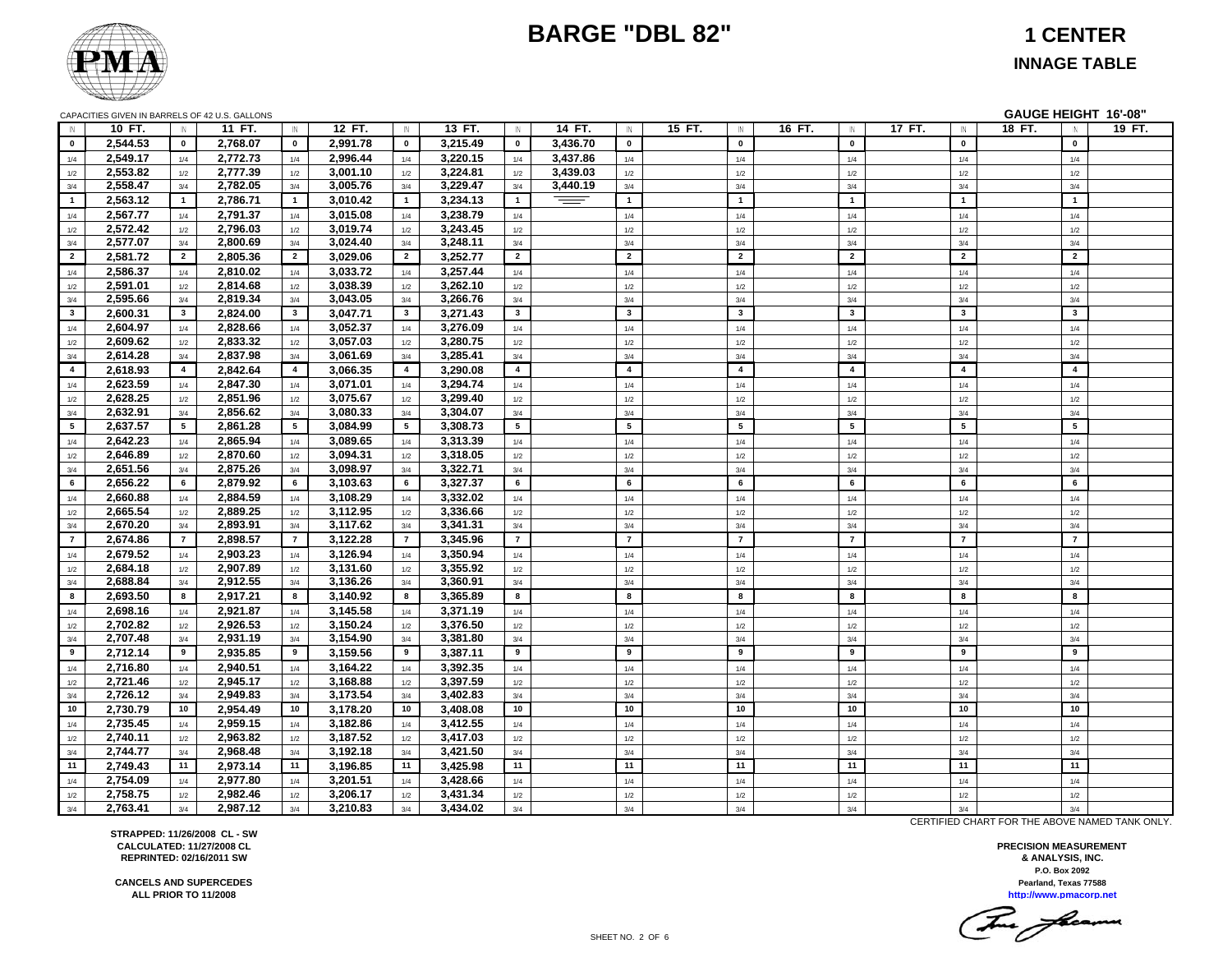

|                 |                  |                 | CAPACITIES GIVEN IN BARRELS OF 42 U.S. GALLONS |                         |                  |                         |                      |                         |          |                         |                      |                         |                      |                         |                      |                         | GAUGE HEIGHT 16'-07 3/4" |                 |                      |
|-----------------|------------------|-----------------|------------------------------------------------|-------------------------|------------------|-------------------------|----------------------|-------------------------|----------|-------------------------|----------------------|-------------------------|----------------------|-------------------------|----------------------|-------------------------|--------------------------|-----------------|----------------------|
| IN              | 0 FT.            | IN              | 1 FT.                                          | IN                      | 2 FT.            | IN                      | $3$ FT.              | IN                      | 4 FT.    | IN                      | 5 FT.                | IN                      | $6$ FT.              | IN.                     | 7 FT.                | IN                      | 8 FT.                    | IN              | 9 FT.                |
| $\mathbf 0$     | 3.51             | $\mathbf 0$     | 269.71                                         | $\pmb{0}$               | 555.34           | $\mathbf 0$             | 838.24               | $\mathbf 0$             | 1,125.93 | $\mathbf 0$             | 1,413.62             | $\mathbf 0$             | 1,701.31             | $\mathbf 0$             | 1,989.00             | $\mathbf 0$             | 2,276.68                 | $\mathbf{0}$    | 2,564.37             |
| 1/4             | 5.91             | 1/4             | 275.70                                         | 1/4                     | 561.16           | 1/4                     | 844.24               | 1/4                     | 1,131.93 | 1/4                     | 1,419.61             | 1/4                     | 1,707.30             | 1/4                     | 1,994.99             | 1/4                     | 2,282.68                 | 1/4             | 2,570.37             |
| 1/2             | 8.31             | 1/2             | 281.69                                         | 1/2                     | 566.99           | 1/2                     | 850.23               | $1/2$                   | 1,137.92 | $1/2$                   | 1,425.61             | $1/2$                   | 1,713.30             | $1/2$                   | 2,000.98             | $1/2$                   | 2,288.67                 | 1/2             | 2,576.36             |
| 3/4             | 10.70            | 3/4             | 287.69                                         | 3/4                     | 572.81           | 3/4                     | 856.23               | 3/4                     | 1,143.91 | 3/4                     | 1,431.60             | 3/4                     | 1,719.29             | 3/4                     | 2,006.98             | 3/4                     | 2,294.67                 | 3/4             | 2,582.35             |
| $\overline{1}$  | 13.10            | $\overline{1}$  | 293.68                                         | $\overline{1}$          | 578.63           | $\mathbf{1}$            | 862.22               | $\overline{1}$          | 1,149.91 | $\blacksquare$          | 1,437.59             | $\overline{1}$          | 1,725.28             | $\mathbf{1}$            | 2,012.97             | $\mathbf{1}$            | 2,300.66                 | $\mathbf{1}$    | 2,588.35             |
| 1/4             | 17.70            | 1/4             | 299.67                                         | 1/4                     | 584.45           | 1/4                     | 868.21               | 1/4                     | 1,155.90 | 1/4                     | 1,443.59             | $1/4$                   | 1,731.28             | 1/4                     | 2,018.96             | 1/4                     | 2,306.65                 | 1/4             | 2,594.34             |
| 1/2             | 22.31            | 1/2             | 305.67                                         | 1/2                     | 590.27           | 1/2                     | 874.21               | 1/2                     | 1,161.89 | 1/2                     | 1,449.58             | 1/2                     | 1,737.27             | 1/2                     | 2,024.96             | 1/2                     | 2,312.65                 | 1/2             | 2,600.33             |
| 3/4             | 26.91            | 3/4             | 311.66                                         | 3/4                     | 596.10           | 3/4                     | 880.20               | 3/4                     | 1,167.89 | 3/4                     | 1,455.58             | 3/4                     | 1,743.26             | 3/4                     | 2,030.95             | 3/4                     | 2,318.64                 | 3/4             | 2,606.33             |
| $\overline{2}$  | 31.51            | $\overline{2}$  | 317.65                                         | $\overline{2}$          | 601.92           | $\overline{2}$          | 886.19               | $\overline{2}$          | 1,173.88 | $\overline{2}$          | 1,461.57             | $\overline{2}$          | 1,749.26             | $\overline{2}$          | 2,036.94             | $\overline{2}$          | 2,324.63                 | $\overline{2}$  | 2,612.32             |
| 1/4             | 37.27            | 1/4             | 323.65                                         | 1/4                     | 607.74           | 1/4                     | 892.19               | 1/4                     | 1,179.87 | 1/4                     | 1,467.56             | 1/4                     | 1,755.25             | 1/4                     | 2,042.94             | 1/4                     | 2,330.63                 | 1/4             | 2,618.31             |
| 1/2             | 43.02            | 1/2             | 329.64                                         | 1/2                     | 613.56           | 1/2                     | 898.18               | 1/2                     | 1,185.87 | 1/2                     | 1,473.56             | $1/2$                   | 1,761.24             | 1/2                     | 2,048.93             | $1/2$                   | 2,336.62                 | 1/2             | 2,624.31             |
| 3/4             | 48.77            | 3/4             | 335.63                                         | 3/4                     | 619.39           | 3/4                     | 904.17               | 3/4                     | 1,191.86 | 3/4                     | 1,479.55             | 3/4                     | 1,767.24             | 3/4                     | 2,054.93             | 3/4                     | 2,342.61                 | 3/4             | 2,630.30             |
| $\mathbf{3}$    | 54.53            | $\mathbf{3}$    | 341.63                                         | $\overline{\mathbf{3}}$ | 625.21           | $\mathbf{3}$            | 910.17               | $\overline{\mathbf{3}}$ | 1.197.85 | $\mathbf{3}$            | 1.485.54             | $\overline{\mathbf{3}}$ | 1,773.23             | $\mathbf{3}$            | 2.060.92             | $\overline{\mathbf{3}}$ | 2.348.61                 | 3               | 2.636.29             |
| 1/4             | 60.45            | 1/4             | 347.62                                         | 1/4                     | 631.03           | 1/4                     | 916.16               | 1/4                     | 1,203.85 | 1/4                     | 1,491.54             | 1/4                     | 1,779.22             | 1/4                     | 2,066.91             | 1/4                     | 2,354.60                 | 1/4             | 2,642.29             |
| 1/2             | 66.37            | 1/2             | 353.61                                         | 1/2                     | 636.85           | 1/2                     | 922.15               | 1/2                     | 1,209.84 | 1/2                     | 1,497.53             | 1/2                     | 1,785.22             | 1/2                     | 2,072.91             | 1/2                     | 2,360.59                 | 1/2             | 2,648.28             |
| 3/4             | 72.28            | 3/4             | 359.61                                         | 3/4                     | 642.67           | 3/4                     | 928.15               | 3/4                     | 1,215.84 | 3/4                     | 1,503.52             | 3/4                     | 1,791.21             | 3/4                     | 2,078.90             | 3/4                     | 2,366.59                 | 3/4             | 2,654.28             |
| $\overline{4}$  | 78.20            | $\overline{4}$  | 365.60                                         | $\overline{\mathbf{4}}$ | 648.50           | $\overline{\mathbf{4}}$ | 934.14               | $\overline{a}$          | 1,221.83 | $\overline{\mathbf{4}}$ | 1,509.52             | $\overline{\mathbf{4}}$ | 1,797.20             | $\overline{\mathbf{4}}$ | 2,084.89             | $\overline{4}$          | 2,372.58                 | $\overline{4}$  | 2,660.27             |
| 1/4             | 84.15            | 1/4             | 371.59                                         | 1/4                     | 654.32           | 1/4                     | 940.13               | 1/4                     | 1,227.82 | 1/4                     | 1,515.51             | 1/4                     | 1,803.20             | 1/4                     | 2,090.89             | 1/4                     | 2,378.57                 | 1/4             | 2,666.26             |
| 1/2             | 90.11            | 1/2             | 377.59                                         | 1/2                     | 660.14           | 1/2                     | 946.13               | 1/2                     | 1,233.82 | 1/2                     | 1,521.50             | 1/2                     | 1,809.19             | 1/2                     | 2,096.88             | 1/2                     | 2,384.57                 | 1/2             | 2,672.26             |
| 3/4             | 96.06            | 3/4             | 383.58                                         | 3/4                     | 665.96           | 3/4                     | 952.12               | 3/4                     | 1,239.81 | 3/4                     | 1,527.50             | 3/4                     | 1,815.19             | 3/4                     | 2,102.87             | 3/4                     | 2,390.56                 | 3/4             | 2,678.25             |
| $5\phantom{.0}$ | 102.01           | $5\phantom{.0}$ | 389.57                                         | $5\phantom{.0}$         | 671.78           | $5\overline{5}$         | 958.11               | $5\phantom{.0}$         | 1,245.80 | $5\overline{5}$         | 1,533.49             | $5\phantom{.0}$         | 1,821.18             | 5                       | 2,108.87             | 5                       | 2,396.55                 | $5\overline{5}$ | 2,684.24             |
| 1/4             | 107.98           | 1/4             | 395.57                                         | 1/4                     | 677.61           | 1/4                     | 964.11               | 1/4                     | 1,251.80 | 1/4                     | 1,539.48             | 1/4                     | 1,827.17             | 1/4                     | 2,114.86             | 1/4                     | 2,402.55                 | 1/4             | 2,690.24             |
| 1/2             | 113.96           | 1/2             | 401.56                                         | 1/2                     | 683.43           | 1/2                     | 970.10               | 1/2                     | 1,257.79 | 1/2                     | 1,545.48             | 1/2                     | 1,833.17             | 1/2                     | 2,120.85             | 1/2                     | 2.408.54                 | 1/2             | 2,696.23             |
| 3/4             | 119.93           | 3/4             | 407.55                                         | 3/4                     | 689.25           | 3/4                     | 976.10               | 3/4                     | 1,263.78 | 3/4                     | 1,551.47             | 3/4                     | 1,839.16             | 3/4                     | 2,126.85             | 3/4                     | 2,414.54                 | 3/4             | 2,702.22             |
| 6               | 125.90           | 6               | 413.55                                         | 6                       | 695.08           | 6                       | 982.09               | 6                       | 1,269.78 | 6                       | 1,557.46             | 6                       | 1,845.15             | 6                       | 2,132.84             | 6                       | 2,420.53                 | 6               | 2,708.22             |
| 1/4             | 131.89           | 1/4             | 419.54                                         | 1/4                     | 700.94           | 1/4                     | 988.08               | 1/4                     | 1,275.77 | 1/4                     | 1,563.46             | 1/4                     | 1,851.15             | 1/4                     | 2,138.83             | 1/4                     | 2,426.52                 | 1/4             | 2,714.21             |
| 1/2             | 137.88           | 1/2             | 425.53                                         | 1/2                     | 706.81           | 1/2                     | 994.08               | 1/2                     | 1,281.76 | 1/2                     | 1,569.45             | 1/2                     | 1,857.14             | 1/2                     | 2,144.83             | 1/2                     | 2,432.52                 | 1/2             | 2,720.20             |
| 3/4             | 143.86           | 3/4             | 431.53                                         | 3/4                     | 712.68           | 3/4                     | 1,000.07             | 3/4                     | 1,287.76 | 3/4                     | 1,575.45             | 3/4                     | 1,863.13             | 3/4                     | 2,150.82             | 3/4                     | 2,438.51                 | 3/4             | 2,726.20             |
| $\overline{7}$  | 149.85           | $\overline{7}$  | 437.52                                         | $\overline{7}$          | 718.54           | $\overline{7}$          | 1,006.06             | $\overline{7}$          | 1,293.75 | $\overline{7}$          | 1,581.44             | $\overline{7}$          | 1,869.13             | $\overline{7}$          | 2,156.81             | $\overline{7}$          | 2,444.50                 | $\overline{7}$  | 2,732.19             |
| 1/4             | 155.84           | 1/4             | 443.51                                         | 1/4                     | 724.49           | 1/4                     | 1,012.06             | 1/4                     | 1,299.74 | 1/4                     | 1,587.43             | 1/4                     | 1,875.12             | 1/4                     | 2,162.81             | 1/4                     | 2,450.50                 | 1/4             | 2,738.18             |
| 1/2             | 161.83           | 1/2             | 449.51                                         | 1/2                     | 730.45           | 1/2                     | 1,018.05             | $1/2\,$                 | 1,305.74 | 1/2                     | 1,593.43             | $1/2$                   | 1,881.11             | 1/2                     | 2,168.80             | 1/2                     | 2,456.49                 | 1/2             | 2,744.18             |
| 3/4             | 167.82           | 3/4             | 455.50                                         | 3/4                     | 736.40           | 3/4                     | 1,024.04             | 3/4                     | 1,311.73 | 3/4                     | 1,599.42             | 3/4                     | 1,887.11             | 3/4                     | 2,174.80             | 3/4                     | 2,462.48                 | 3/4             | 2,750.17             |
| 8               | 173.81           | 8               | 461.49                                         | 8                       | 742.35           | 8                       | 1,030.04             | 8                       | 1,317.72 | 8                       | 1,605.41             | 8                       | 1,893.10             | 8                       | 2,180.79             | 8                       | 2,468.48                 | 8               | 2,756.16             |
| 1/4             | 179.81           | 1/4             | 467.44                                         | $1/4$                   | 748.34           | 1/4                     | 1,036.03             | $1/4$                   | 1,323.72 | 1/4                     | 1,611.41             | $1/4$                   | 1,899.09             | 1/4                     | 2,186.78             | 1/4                     | 2,474.47                 | 1/4             | 2,762.16             |
| 1/2             | 185.80           | 1/2             | 473.39                                         | 1/2                     | 754.34           | 1/2                     | 1,042.02             | 1/2                     | 1,329.71 | 1/2                     | 1,617.40             | 1/2                     | 1,905.09             | 1/2                     | 2,192.78             | 1/2                     | 2,480.46                 | 1/2             | 2,768.15             |
| 3/4             | 191.79           | 3/4             | 479.34                                         | 3/4                     | 760.33           | 3/4                     | 1,048.02             | 3/4                     | 1,335.71 | 3/4                     | 1,623.39             | 3/4                     | 1,911.08             | 3/4                     | 2,198.77             | 3/4                     | 2,486.46                 | 3/4             | 2,774.15             |
| 9               | 197.79           | 9               | 485.29                                         | 9                       | 766.32           | 9                       | 1,054.01             | 9                       | 1,341.70 | 9                       | 1,629.39             | 9                       | 1,917.07             | 9                       | 2,204.76             | 9                       | 2,492.45                 | 9               | 2,780.14             |
| 1/4             | 203.78           | 1/4             | 491.16                                         | 1/4                     | 772.32           | 1/4                     | 1,060.00             | 1/4                     | 1,347.69 | 1/4                     | 1,635.38             | 1/4                     | 1,923.07             | 1/4                     | 2,210.76             | 1/4                     | 2,498.44                 | 1/4             | 2,786.13             |
|                 | 209.77           | 1/2             | 497.03                                         | 1/2                     | 778.31           | 1/2                     | 1,066.00             | 1/2                     | 1,353.69 | 1/2                     | 1,641.37             | 1/2                     | 1,929.06             | 1/2                     | 2,216.75             | 1/2                     | 2,504.44                 | 1/2             | 2,792.13             |
| 1/2<br>3/4      | 215.77           | 3/4             | 502.89                                         | 3/4                     | 784.30           | 3/4                     | 1,071.99             | 3/4                     | 1,359.68 | 3/4                     | 1,647.37             | 3/4                     | 1,935.06             | 3/4                     | 2,222.74             | 3/4                     | 2,510.43                 | 3/4             | 2,798.12             |
| 10              | 221.76           | 10              | 508.76                                         | 10                      | 790.30           | 10                      | 1,077.98             | 10                      | 1,365.67 | 10                      | 1,653.36             | 10                      | 1,941.05             | 10                      | 2,228.74             | 10                      | 2,516.42                 | 10              | 2,804.11             |
|                 |                  |                 |                                                |                         |                  |                         |                      |                         |          |                         |                      |                         |                      |                         |                      |                         |                          |                 |                      |
| 1/4             | 227.75<br>233.75 | 1/4             | 514.58<br>520.41                               | 1/4                     | 796.29<br>802.28 | 1/4                     | 1,083.98<br>1,089.97 | 1/4                     | 1,371.67 | 1/4                     | 1,659.35<br>1,665.35 | 1/4                     | 1,947.04<br>1,953.04 | 1/4                     | 2,234.73<br>2,240.72 | 1/4                     | 2,522.42<br>2,528.41     | 1/4             | 2,810.11<br>2,816.10 |
| 1/2             | 239.74           | 1/2             | 526.23                                         | 1/2                     | 808.28           | 1/2                     |                      | 1/2                     | 1,377.66 | 1/2                     |                      | 1/2                     |                      | 1/2                     |                      | 1/2                     |                          | 1/2             |                      |
| 3/4             |                  | 3/4<br>11       |                                                | 3/4<br>11               |                  | 3/4<br>11               | 1,095.97             | 3/4<br>11               | 1,383.65 | 3/4<br>11               | 1,671.34             | 3/4<br>11               | 1,959.03             | 3/4<br>11               | 2,246.72             | 3/4<br>11               | 2,534.41                 | 3/4<br>11       | 2,822.09             |
| 11              | 245.73           |                 | 532.05                                         |                         | 814.27           |                         | 1,101.96             |                         | 1,389.65 |                         | 1,677.33             |                         | 1,965.02             |                         | 2,252.71             |                         | 2,540.40                 |                 | 2,828.09             |
| 1/4             | 251.73           | 1/4             | 537.87                                         | 1/4                     | 820.26           | 1/4                     | 1,107.95             | 1/4                     | 1,395.64 | 1/4                     | 1,683.33             | 1/4                     | 1,971.02             | 1/4                     | 2,258.70             | 1/4                     | 2,546.39                 | 1/4             | 2,834.08             |
| 1/2             | 257.72           | 1/2             | 543.70                                         | 1/2                     | 826.26           | 1/2                     | 1,113.95             | 1/2                     | 1,401.63 | 1/2                     | 1,689.32             | 1/2                     | 1,977.01             | 1/2                     | 2,264.70             | 1/2                     | 2,552.39                 | 1/2             | 2,840.07             |
| 3/4             | 263.71           | 3/4             | 549.52                                         | 3/4                     | 832.25           | 3/4                     | 1,119.94             | 3/4                     | 1,407.63 | 3/4                     | 1,695.32             | 3/4                     | 1,983.00             | 3/4                     | 2,270.69             | 3/4                     | 2,558.38                 | 3/4             | 2,846.07             |

**BARGE STRAPPED AND COMPUTED IN ACCORDANCE WITH MPMS CHAPTER 2.7. CAPACITY TABLE ONLY APPLIES WHEN BARGE IS ON EVEN KEEL. CAPACITY TABLE EXTENDS TO EXTREME HEIGHT OF TANK.**

**CAPACITY TABLE ONLY APPLIES TO INNAGE GAUGES TAKEN WITH "HERMETIC" CLOSED GAUGING DEVICE. GAUGE POINT: (HERMETIC) LOCATED ON CENTERLINE AND 30'-00" FORWARD OF AFT BULKHEAD.**

CERTIFIED CHART FOR THE ABOVE NAMED TANK ONLY.

**http://www.pmacorp.net Pearland, Texas 77588 PRECISION MEASUREMENT & ANALYSIS, INC. P.O. Box 2092**

The freeman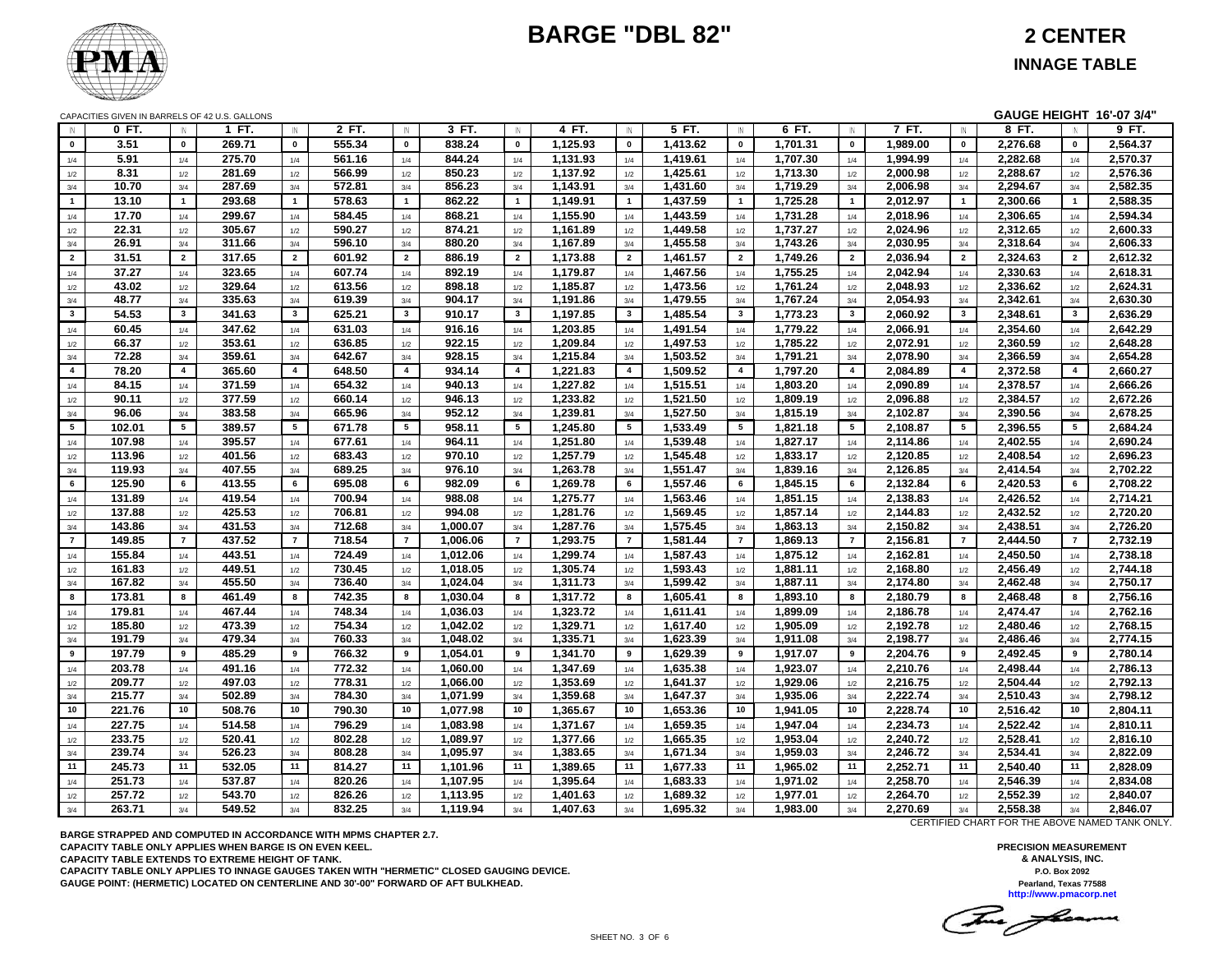

**2 CENTER**

#### **INNAGE TABLE**

|                | CAPACITIES GIVEN IN BARRELS OF 42 U.S. GALLONS |                 |                      |                 |                      |                 |                      |                 |          |                         |        |                         |        |                |        |                         | GAUGE HEIGHT 16'-07 3/4" |        |
|----------------|------------------------------------------------|-----------------|----------------------|-----------------|----------------------|-----------------|----------------------|-----------------|----------|-------------------------|--------|-------------------------|--------|----------------|--------|-------------------------|--------------------------|--------|
| <b>IN</b>      | 10 FT.                                         | $\mathbb{N}$    | 11 FT.               | $\mathsf{IN}$   | 12 FT.               | IN              | 13 FT.               | $\mathbb{N}$    | 14 FT.   | $\mathsf{IN}$           | 15 FT. | IN                      | 16 FT. | IN             | 17 FT. | $\mathbb{N}$            | 18 FT.<br>IN             | 19 FT. |
| $\mathbf{0}$   | 2,852.06                                       | $\mathbf{0}$    | 3,139.75             | $\mathbf{0}$    | 3,427.44             | $\mathbf 0$     | 3,715.12             | $\mathbf{0}$    | 3,985.83 | $\mathbf 0$             |        | $\mathbf 0$             |        | $\mathbf 0$    |        | $\mathbf 0$             | $\mathbf{0}$             |        |
| 1/4            | 2,858.05                                       | 1/4             | 3,145.74             | 1/4             | 3,433.43             | 1/4             | 3,721.12             | 1/4             | 3,987.12 | 1/4                     |        | 1/4                     |        | 1/4            |        | 1/4                     | 1/4                      |        |
| 1/2            | 2,864.05                                       | 1/2             | 3,151.74             | 1/2             | 3,439.42             | 1/2             | 3,727.11             | 1/2             | 3,988.42 | 1/2                     |        | $1/2\,$                 |        | 1/2            |        | 1/2                     | 1/2                      |        |
| 3/4            | 2,870.04                                       | 3/4             | 3,157.73             | 3/4             | 3,445.42             | 3/4             | 3,733.11             | 3/4             | 3,989.72 | 3/4                     |        | 3/4                     |        | 3/4            |        | 3/4                     | 3/4                      |        |
| $\blacksquare$ | 2,876.03                                       | $\mathbf{1}$    | 3,163.72             | $\overline{1}$  | 3,451.41             | $\mathbf{1}$    | 3,739.10             | $\mathbf{1}$    | ══       | $\overline{1}$          |        | $\overline{1}$          |        | $\overline{1}$ |        | $\overline{1}$          | $\overline{1}$           |        |
| 1/4            | 2,882.03                                       | 1/4             | 3,169.72             | 1/4             | 3,457.40             | 1/4             | 3,745.09             | 1/4             |          | 1/4                     |        | 1/4                     |        | 1/4            |        | 1/4                     | 1/4                      |        |
| 1/2            | 2,888.02                                       | 1/2             | 3,175.71             | 1/2             | 3,463.40             | 1/2             | 3,751.09             | 1/2             |          | 1/2                     |        | 1/2                     |        | 1/2            |        | 1/2                     | 1/2                      |        |
| 3/4            | 2,894.02                                       | 3/4             | 3,181.70             | 3/4             | 3,469.39             | 3/4             | 3,757.08             | 3/4             |          | 3/4                     |        | 3/4                     |        | 3/4            |        | 3/4                     | 3/4                      |        |
| $\overline{2}$ | 2,900.01                                       | $\overline{2}$  | 3,187.70             | $\overline{2}$  | 3,475.38             | $\overline{2}$  | 3,763.07             | $\overline{2}$  |          | $\overline{2}$          |        | $\overline{2}$          |        | $\overline{2}$ |        | $\overline{2}$          | $\overline{2}$           |        |
| 1/4            | 2,906.00                                       | 1/4             | 3,193.69             | 1/4             | 3,481.38             | 1/4             | 3,769.07             | 1/4             |          | 1/4                     |        | 1/4                     |        | 1/4            |        | 1/4                     | 1/4                      |        |
| 1/2            | 2,912.00                                       | 1/2             | 3,199.68             | 1/2             | 3,487.37             | 1/2             | 3,775.06             | 1/2             |          | 1/2                     |        | 1/2                     |        | 1/2            |        | 1/2                     | 1/2                      |        |
| 3/4            | 2,917.99                                       | 3/4             | 3,205.68             | 3/4             | 3,493.37             | 3/4             | 3,781.05             | 3/4             |          | 3/4                     |        | 3/4                     |        | 3/4            |        | 3/4                     | 3/4                      |        |
| $\mathbf{3}$   | 2,923.98                                       | $\mathbf{3}$    | 3,211.67             | $\mathbf{3}$    | 3,499.36             | $\mathbf{3}$    | 3,787.05             | $\mathbf{3}$    |          | $\mathbf{3}$            |        | $\overline{\mathbf{3}}$ |        | $\mathbf{3}$   |        | $\mathbf{3}$            | $\mathbf{3}$             |        |
| 1/4            | 2,929.98                                       | 1/4             | 3,217.66             | 1/4             | 3,505.35             | 1/4             | 3,793.04             | 1/4             |          | 1/4                     |        | 1/4                     |        | 1/4            |        | 1/4                     | 1/4                      |        |
| 1/2            | 2,935.97                                       | 1/2             | 3,223.66             | 1/2             | 3,511.35             | 1/2             | 3,799.03             | 1/2             |          | 1/2                     |        | 1/2                     |        | 1/2            |        | 1/2                     | 1/2                      |        |
| 3/4            | 2,941.96                                       | 3/4             | 3,229.65             | 3/4             | 3,517.34             | 3/4             | 3,805.03             | 3/4             |          | 3/4                     |        | 3/4                     |        | 3/4            |        | 3/4                     | 3/4                      |        |
| $\overline{4}$ | 2,947.96                                       | $\overline{4}$  | 3,235.64             | $\overline{4}$  | 3,523.33             | $\overline{4}$  | 3,811.02             | $\overline{4}$  |          | $\overline{\mathbf{4}}$ |        | $\overline{\mathbf{4}}$ |        | $\overline{a}$ |        | $\overline{\mathbf{4}}$ | $\overline{4}$           |        |
| 1/4            | 2,953.95                                       | 1/4             | 3,241.64             | 1/4             | 3,529.33             | 1/4             | 3,817.01             | 1/4             |          | 1/4                     |        | 1/4                     |        | 1/4            |        | 1/4                     | 1/4                      |        |
| 1/2            | 2,959.94                                       | 1/2             | 3,247.63             | 1/2             | 3,535.32             | 1/2             | 3,823.00             | 1/2             |          | 1/2                     |        | $1/2$                   |        | 1/2            |        | 1/2                     | 1/2                      |        |
| 3/4            | 2,965.94                                       | 3/4             | 3,253.63             | 3/4             | 3,541.31             | 3/4             | 3,828.99             | 3/4             |          | 3/4                     |        | 3/4                     |        | 3/4            |        | 3/4                     | 3/4                      |        |
| $5^{\circ}$    | 2,971.93                                       | $5\overline{ }$ | 3,259.62             | $5\overline{5}$ | 3,547.31             | $5\overline{5}$ | 3,834.98             | $5\phantom{.0}$ |          | $5\phantom{.0}$         |        | 5                       |        | 5              |        | 5                       | $\sqrt{5}$               |        |
| 1/4            | 2,977.92                                       | 1/4             | 3,265.61             | 1/4             | 3,553.30             | 1/4             | 3,840.97             | 1/4             |          | 1/4                     |        | 1/4                     |        | 1/4            |        | 1/4                     | 1/4                      |        |
| 1/2            | 2,983.92                                       | 1/2             | 3,271.61             | 1/2             | 3,559.29             | 1/2             | 3,846.96             | 1/2             |          | 1/2                     |        | 1/2                     |        | 1/2            |        | 1/2                     | 1/2                      |        |
| 3/4            | 2,989.91                                       | 3/4             | 3,277.60             | 3/4             | 3,565.29             | 3/4             | 3,852.95             | 3/4             |          | 3/4                     |        | 3/4                     |        | 3/4            |        | 3/4                     | 3/4                      |        |
| 6              | 2,995.90                                       | 6               | 3,283.59             | 6               | 3,571.28             | 6               | 3,858.94             | 6               |          | 6                       |        | 6                       |        | 6              |        | 6                       | 6                        |        |
| 1/4            | 3,001.90                                       | 1/4             | 3,289.59             | 1/4             | 3,577.27             | 1/4             | 3,864.92             | 1/4             |          | 1/4                     |        | 1/4                     |        | 1/4            |        | 1/4                     | 1/4                      |        |
| 1/2            | 3,007.89                                       | 1/2             | 3,295.58             | 1/2             | 3,583.27             | 1/2             | 3,870.90             | 1/2             |          | 1/2                     |        | 1/2                     |        | 1/2            |        | 1/2                     | 1/2                      |        |
| 3/4            | 3,013.89                                       | 3/4             | 3,301.57             | 3/4             | 3,589.26             | 3/4             | 3,876.88             | $3/4$           |          | 3/4                     |        | 3/4                     |        | 3/4            |        | 3/4                     | 3/4                      |        |
| $\overline{7}$ | 3,019.88                                       | $\overline{7}$  | 3,307.57             | $\overline{7}$  | 3,595.25             | $\overline{7}$  | 3,882.85             | $\overline{7}$  |          | $\overline{7}$          |        | $\overline{7}$          |        | $\overline{7}$ |        | $\overline{7}$          | $\overline{7}$           |        |
| 1/4            | 3,025.87                                       | 1/4             | 3,313.56             | 1/4             | 3,601.25             | $1/4$           | 3,888.81             | $1/4$           |          | $1/4$                   |        | $1/4$                   |        | 1/4            |        | $1/4$                   | 1/4                      |        |
| 1/2            | 3,031.87                                       | 1/2             | 3,319.55             | $1/2$           | 3,607.24             | 1/2             | 3,894.77             | 1/2             |          | $1/2$                   |        | 1/2                     |        | 1/2            |        | 1/2                     | 1/2                      |        |
| 3/4            | 3,037.86                                       | 3/4             | 3,325.55             | 3/4             | 3,613.24             | 3/4             | 3,900.73             | 3/4             |          | 3/4                     |        | 3/4                     |        | 3/4            |        | 3/4                     | 3/4                      |        |
| 8              | 3,043.85                                       | 8               | 3,331.54             | 8               | 3,619.23             | 8               | 3,906.69             | 8               |          | 8                       |        | 8                       |        | 8              |        | 8                       | 8                        |        |
| 1/4            | 3,049.85                                       | 1/4             | 3,337.53             | 1/4             | 3,625.22             | 1/4             | 3,912.62             | 1/4             |          | 1/4                     |        | 1/4                     |        | 1/4            |        | 1/4                     | 1/4                      |        |
| 1/2            | 3,055.84<br>3,061.83                           | 1/2             | 3,343.53<br>3,349.52 | 1/2             | 3,631.22<br>3,637.21 | 1/2             | 3,918.54<br>3,924.47 | 1/2             |          | $1/2$<br>3/4            |        | 1/2                     |        | 1/2            |        | 1/2                     | 1/2                      |        |
| 3/4<br>9       | 3,067.83                                       | 3/4<br>9        | 3,355.51             | 3/4<br>9        | 3,643.20             | 3/4<br>9        | 3,930.40             | 3/4<br>9        |          | 9                       |        | 3/4<br>9                |        | 3/4<br>9       |        | 3/4<br>9                | 3/4<br>9                 |        |
|                | 3,073.82                                       |                 | 3,361.51             |                 | 3,649.20             |                 | 3,936.26             |                 |          |                         |        |                         |        |                |        |                         |                          |        |
| 1/4<br>1/2     | 3,079.81                                       | 1/4<br>1/2      | 3,367.50             | 1/4<br>1/2      | 3,655.19             | 1/4<br>1/2      | 3,942.12             | 1/4<br>1/2      |          | 1/4<br>1/2              |        | 1/4<br>1/2              |        | 1/4<br>1/2     |        | 1/4<br>1/2              | 1/4<br>1/2               |        |
| 3/4            | 3,085.81                                       | 3/4             | 3,373.50             | 3/4             | 3,661.18             | 3/4             | 3,947.98             | $3/4$           |          | 3/4                     |        | 3/4                     |        | 3/4            |        | 3/4                     | 3/4                      |        |
| 10             | 3,091.80                                       | 10              | 3,379.49             | 10              | 3,667.18             | 10              | 3,953.83             | 10              |          | 10                      |        | 10 <sup>10</sup>        |        | 10             |        | 10                      | 10                       |        |
| 1/4            | 3,097.79                                       | 1/4             | 3,385.48             | 1/4             | 3,673.17             | 1/4             | 3,958.84             | 1/4             |          | 1/4                     |        | $1/4$                   |        | 1/4            |        | 1/4                     | 1/4                      |        |
| 1/2            | 3,103.79                                       | 1/2             | 3,391.48             | 1/2             | 3,679.16             | 1/2             | 3,963.84             | 1/2             |          | 1/2                     |        | 1/2                     |        | 1/2            |        | 1/2                     | 1/2                      |        |
| 3/4            | 3,109.78                                       | 3/4             | 3,397.47             | 3/4             | 3,685.16             | 3/4             | 3,968.84             | 3/4             |          | 3/4                     |        | 3/4                     |        | 3/4            |        | 3/4                     | 3/4                      |        |
| 11             | 3,115.77                                       | 11              | 3,403.46             | 11              | 3,691.15             | 11              | 3,973.84             | 11              |          | 11                      |        | 11                      |        | 11             |        | 11                      | 11                       |        |
| 1/4            | 3,121.77                                       | 1/4             | 3,409.46             | 1/4             | 3,697.14             | 1/4             | 3,976.83             | 1/4             |          | 1/4                     |        | 1/4                     |        | 1/4            |        | 1/4                     | 1/4                      |        |
| 1/2            | 3,127.76                                       | 1/2             | 3,415.45             | 1/2             | 3,703.14             | 1/2             | 3,979.83             | 1/2             |          | $1/2\,$                 |        | 1/2                     |        | 1/2            |        | 1/2                     | $1/2$                    |        |
| 3/4            | 3,133.76                                       | 3/4             | 3,421.44             | 3/4             | 3,709.13             | 3/4             | 3,982.83             | 3/4             |          | 3/4                     |        | 3/4                     |        | 3/4            |        | 3/4                     | 3/4                      |        |
|                |                                                |                 |                      |                 |                      |                 |                      |                 |          |                         |        |                         |        |                |        |                         |                          |        |

CERTIFIED CHART FOR THE ABOVE NAMED TANK ONLY.

**Pearland, Texas 77588 PRECISION MEASUREMENT & ANALYSIS, INC. P.O. Box 2092**

http://www.pmacorp.net<br>Two **Formacy** 

**STRAPPED: 11/26/2008 CL - SW CALCULATED: 11/27/2008 CLREPRINTED: 02/16/2011 SW**

**CANCELS AND SUPERCEDESALL PRIOR TO 11/2008**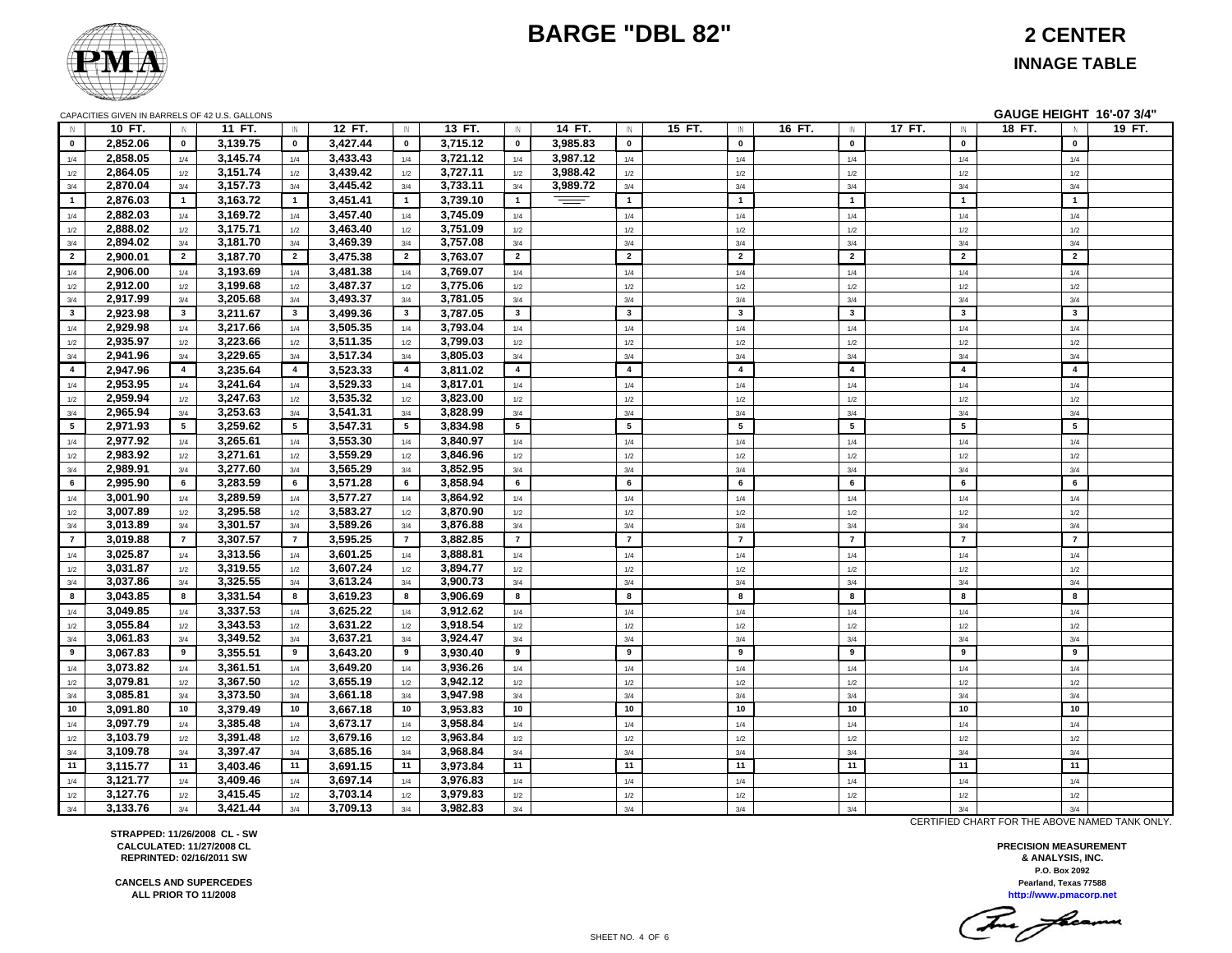

CAPACITIES GIVEN IN BARRELS OF 42 U.S. GALLONS

|                | CAPACITIES GIVEN IN BARRELS OF 42 U.S. GALLONS |                         |        |                         |        |                         |         |                         |          |                         |          |                         |          |                         |                      |                | <b>GAUGE HEIGHT 16'-07 1/2"</b> |                |          |
|----------------|------------------------------------------------|-------------------------|--------|-------------------------|--------|-------------------------|---------|-------------------------|----------|-------------------------|----------|-------------------------|----------|-------------------------|----------------------|----------------|---------------------------------|----------------|----------|
| - IN           | 0 FT.                                          | IN                      | 1 FT.  | IN                      | 2 FT.  | IN                      | $3$ FT. | IN                      | 4 FT.    | IN                      | 5 FT.    | IN                      | 6 FT.    | IN                      | 7 FT.                | IN             | $8$ FT.                         | IN             | 9 FT.    |
| $\mathbf{0}$   | 3.23                                           | $\mathbf 0$             | 238.51 | $\mathbf 0$             | 492.65 | $\mathbf 0$             | 746.62  | $\pmb{0}$               | 1,000.89 | $\mathbf 0$             | 1,255.17 | $\pmb{0}$               | 1,509.44 | $\mathbf 0$             | 1,763.72             | $\mathbf 0$    | 2,017.99                        | $\mathbf{0}$   | 2,272.27 |
| 1/4            | 5.35                                           | 1/4                     | 243.81 | 1/4                     | 497.94 | 1/4                     | 751.92  | 1/4                     | 1,006.19 | 1/4                     | 1,260.47 | 1/4                     | 1,514.74 | 1/4                     | 1,769.02             | 1/4            | 2,023.29                        | 1/4            | 2,277.57 |
| 1/2            | 7.47                                           | 1/2                     | 249.11 | 1/2                     | 503.23 | 1/2                     | 757.21  | 1/2                     | 1,011.49 | 1/2                     | 1,265.76 | 1/2                     | 1,520.04 | 1/2                     | 1,774.31             | 1/2            | 2,028.59                        | 1/2            | 2,282.86 |
| 3/4            | 9.59                                           | 3/4                     | 254.40 | 3/4                     | 508.51 | 3/4                     | 762.51  | 3/4                     | 1,016.79 | 3/4                     | 1,271.06 | 3/4                     | 1,525.34 | 3/4                     | 1,779.61             | 3/4            | 2,033.89                        | 3/4            | 2,288.16 |
| $\overline{1}$ | 11.71                                          | $\mathbf{1}$            | 259.70 | $\mathbf{1}$            | 513.80 | $\mathbf{1}$            | 767.81  | $\blacktriangleleft$    | 1,022.08 | $\mathbf{1}$            | 1,276.36 | $\overline{1}$          | 1,530.63 | $\overline{1}$          | 1,784.91             | $\mathbf{1}$   | 2,039.18                        | $\mathbf{1}$   | 2,293.46 |
| 1/4            | 15.78                                          | 1/4                     | 265.00 | 1/4                     | 519.08 | 1/4                     | 773.11  | 1/4                     | 1,027.38 | 1/4                     | 1,281.66 | 1/4                     | 1,535.93 | 1/4                     | 1,790.21             | 1/4            | 2,044.48                        | 1/4            | 2,298.76 |
| 1/2            | 19.84                                          | 1/2                     | 270.30 | 1/2                     | 524.37 | 1/2                     | 778.40  | 1/2                     | 1,032.68 | 1/2                     | 1,286.95 | 1/2                     | 1,541.23 | 1/2                     | 1,795.50             | 1/2            | 2,049.78                        | 1/2            | 2,304.05 |
| 3/4            | 23.91                                          | 3/4                     | 275.59 | 3/4                     | 529.66 | 3/4                     | 783.70  | 3/4                     | 1,037.98 | 3/4                     | 1,292.25 | 3/4                     | 1,546.53 | 3/4                     | 1,800.80             | 3/4            | 2,055.08                        | 3/4            | 2,309.35 |
| $\overline{2}$ | 27.98                                          | $\overline{2}$          | 280.89 | $\overline{2}$          | 534.94 | $2^{\circ}$             | 789.00  | $\overline{2}$          | 1,043.27 | $2^{\circ}$             | 1,297.55 | $\overline{2}$          | 1,551.82 | $\overline{2}$          | 1,806.10             | $\overline{2}$ | 2,060.37                        | $\overline{2}$ | 2,314.65 |
| 1/4            | 33.07                                          | 1/4                     | 286.19 | 1/4                     | 540.23 | 1/4                     | 794.30  | 1/4                     | 1,048.57 | 1/4                     | 1,302.85 | 1/4                     | 1,557.12 | 1/4                     | 1,811.40             | 1/4            | 2,065.67                        | 1/4            | 2,319.95 |
| 1/2            | 38.15                                          | 1/2                     | 291.48 | 1/2                     | 545.51 | 1/2                     | 799.59  | 1/2                     | 1,053.87 | 1/2                     | 1,308.14 | 1/2                     | 1,562.42 | 1/2                     | 1,816.69             | 1/2            | 2,070.97                        | 1/2            | 2,325.24 |
| 3/4            | 43.24                                          | 3/4                     | 296.78 | 3/4                     | 550.80 | 3/4                     | 804.89  | 3/4                     | 1,059.17 | 3/4                     | 1,313.44 | 3/4                     | 1,567.72 | 3/4                     | 1,821.99             | 3/4            | 2,076.27                        | 3/4            | 2,330.54 |
| $\mathbf{3}$   | 48.33                                          | $3^{\circ}$             | 302.08 | $\overline{\mathbf{3}}$ | 556.08 | 3 <sup>1</sup>          | 810.19  | $\mathbf{3}$            | 1,064.46 | 3 <sup>1</sup>          | 1,318.74 | $\mathbf{3}$            | 1,573.01 | $\mathbf{3}$            | 1,827.29             | $\mathbf{3}$   | 2,081.56                        | 3              | 2,335.84 |
| 1/4            | 53.56                                          | 1/4                     | 307.38 | 1/4                     | 561.37 | 1/4                     | 815.48  | 1/4                     | 1,069.76 | 1/4                     | 1,324.04 | 1/4                     | 1,578.31 | 1/4                     | 1,832.59             | 1/4            | 2,086.86                        | 1/4            | 2,341.14 |
| 1/2            | 58.79                                          | 1/2                     | 312.67 | 1/2                     | 566.66 | 1/2                     | 820.78  | 1/2                     | 1,075.06 | 1/2                     | 1,329.33 | 1/2                     | 1,583.61 | 1/2                     | 1,837.88             | 1/2            | 2,092.16                        | 1/2            | 2,346.43 |
| 3/4            | 64.02                                          | 3/4                     | 317.97 | 3/4                     | 571.94 | 3/4                     | 826.08  | 3/4                     | 1,080.35 | 3/4                     | 1,334.63 | 3/4                     | 1,588.91 | 3/4                     | 1,843.18             | 3/4            | 2,097.46                        | 3/4            | 2,351.73 |
| $\overline{4}$ | 69.25                                          | $\overline{\mathbf{4}}$ | 323.27 | $\overline{\mathbf{4}}$ | 577.23 | $\overline{\mathbf{4}}$ | 831.38  | $\overline{\mathbf{4}}$ | 1,085.65 | $\overline{\mathbf{4}}$ | 1,339.93 | $\overline{\mathbf{4}}$ | 1,594.20 | $\overline{\mathbf{4}}$ | 1,848.48             | $\overline{4}$ | 2,102.75                        | $\overline{4}$ | 2,357.03 |
| 1/4            | 74.51                                          | 1/4                     | 328.56 | 1/4                     | 582.51 | 1/4                     | 836.67  | 1/4                     | 1,090.95 | 1/4                     | 1,345.22 | 1/4                     | 1,599.50 | 1/4                     | 1,853.78             | 1/4            | 2,108.05                        | 1/4            | 2,362.33 |
| 1/2            | 79.77                                          | 1/2                     | 333.86 | 1/2                     | 587.80 | 1/2                     | 841.97  | 1/2                     | 1.096.25 | 1/2                     | 1,350.52 | 1/2                     | 1,604.80 | 1/2                     | 1,859.07             | 1/2            | 2,113.35                        | 1/2            | 2,367.62 |
| 3/4            | 85.03                                          | 3/4                     | 339.16 | 3/4                     | 593.09 | 3/4                     | 847.27  | 3/4                     | 1,101.54 | 3/4                     | 1,355.82 | 3/4                     | 1,610.09 | 3/4                     | 1,864.37             | 3/4            | 2,118.65                        | 3/4            | 2,372.92 |
| $5^{\circ}$    | 90.29                                          | $5\overline{5}$         | 344.46 | 5                       | 598.37 | $5\phantom{.0}$         | 852.57  | 5                       | 1,106.84 | $5\phantom{.0}$         | 1,361.12 | 5                       | 1,615.39 | $5\phantom{.0}$         | 1,869.67             | 5              | 2,123.94                        | 5              | 2,378.22 |
| 1/4            | 95.57                                          | 1/4                     | 349.75 | 1/4                     | 603.66 | 1/4                     | 857.86  | 1/4                     | 1,112.14 | 1/4                     | 1,366.41 | 1/4                     | 1,620.69 | 1/4                     | 1,874.96             | 1/4            | 2,129.24                        | 1/4            | 2,383.52 |
| 1/2            | 100.85                                         | 1/2                     | 355.05 | 1/2                     | 608.94 | 1/2                     | 863.16  | 1/2                     | 1,117.44 | 1/2                     | 1,371.71 | 1/2                     | 1,625.99 | 1/2                     | 1,880.26             | 1/2            | 2,134.54                        | 1/2            | 2,388.81 |
| 3/4            | 106.13                                         | 3/4                     | 360.35 | 3/4                     | 614.23 | 3/4                     | 868.46  | 3/4                     | 1,122.73 | 3/4                     | 1,377.01 | 3/4                     | 1,631.28 | 3/4                     | 1,885.56             | 3/4            | 2,139.83                        | 3/4            | 2,394.11 |
| 6              | 111.41                                         | 6                       | 365.64 | 6                       | 619.52 | 6                       | 873.76  | 6                       | 1,128.03 | 6                       | 1,382.31 | 6                       | 1,636.58 | 6                       | 1,890.86             | 6              | 2,145.13                        | 6              | 2,399.41 |
| 1/4            | 116.70                                         | 1/4                     | 370.94 | 1/4                     | 624.81 | 1/4                     | 879.05  | 1/4                     | 1,133.33 | 1/4                     | 1,387.60 | 1/4                     | 1,641.88 | 1/4                     | 1,896.15             | 1/4            | 2,150.43                        | 1/4            | 2,404.70 |
| 1/2            | 121.99                                         | 1/2                     | 376.24 | 1/2                     | 630.10 | 1/2                     | 884.35  | 1/2                     | 1,138.63 | 1/2                     | 1.392.90 | 1/2                     | 1,647.18 | 1/2                     | 1,901.45             | 1/2            | 2,155.73                        | 1/2            | 2,410.00 |
| 3/4            | 127.28                                         | 3/4                     | 381.54 | 3/4                     | 635.39 | 3/4                     | 889.65  | 3/4                     | 1,143.92 | 3/4                     | 1,398.20 | 3/4                     | 1,652.47 | 3/4                     | 1,906.75             | 3/4            | 2,161.02                        | 3/4            | 2,415.30 |
| $\overline{7}$ | 132.57                                         | $\overline{7}$          | 386.83 | $\overline{7}$          | 640.68 | $\overline{7}$          | 894.95  | $\overline{7}$          | 1,149.22 | $\overline{7}$          | 1,403.50 | $\overline{7}$          | 1,657.77 | $\overline{7}$          | 1,912.05             | $\overline{7}$ | 2,166.32                        | $\overline{7}$ | 2,420.60 |
| 1/4            | 137.87                                         | 1/4                     | 392.13 | 1/4                     | 645.97 | 1/4                     | 900.24  | 1/4                     | 1,154.52 | 1/4                     | 1,408.79 | 1/4                     | 1,663.07 | 1/4                     | 1,917.34             | 1/4            | 2,171.62                        | 1/4            | 2,425.89 |
| 1/2            | 143.17                                         | 1/2                     | 397.43 | 1/2                     | 651.27 | 1/2                     | 905.54  | 1/2                     | 1,159.82 | 1/2                     | 1,414.09 | 1/2                     | 1,668.37 | 1/2                     | 1,922.64             | 1/2            | 2,176.92                        | 1/2            | 2,431.19 |
| 3/4            | 148.46                                         | 3/4                     | 402.73 | 3/4                     | 656.56 | 3/4                     | 910.84  | 3/4                     | 1,165.11 | 3/4                     | 1,419.39 | 3/4                     | 1,673.66 | 3/4                     | 1,927.94             | 3/4            | 2,182.21                        | 3/4            | 2,436.49 |
| 8              | 153.76                                         | 8                       | 408.02 | 8                       | 661.86 | 8                       | 916.14  | 8                       | 1,170.41 | 8                       | 1,424.69 | 8                       | 1,678.96 | 8                       | 1,933.24             | 8              | 2,187.51                        | 8              | 2,441.79 |
| 1/4            | 159.05                                         | 1/4                     | 413.32 | 1/4                     | 667.16 | 1/4                     | 921.43  | 1/4                     | 1,175.71 | 1/4                     | 1,429.98 | 1/4                     | 1,684.26 | 1/4                     | 1,938.53             | 1/4            | 2,192.81                        | 1/4            | 2,447.08 |
| 1/2            | 164.35                                         | 1/2                     | 418.61 | 1/2                     | 672.45 | 1/2                     | 926.73  | 1/2                     | 1,181.01 | 1/2                     | 1,435.28 | 1/2                     | 1,689.56 | 1/2                     | 1,943.83             | 1/2            | 2,198.11                        | 1/2            | 2,452.38 |
| 3/4            | 169.65                                         | 3/4                     | 423.91 | 3/4                     | 677.75 | 3/4                     | 932.03  | 3/4                     | 1,186.30 | 3/4                     | 1,440.58 | 3/4                     | 1,694.85 | 3/4                     | 1,949.13             | 3/4            | 2,203.40                        | 3/4            | 2,457.68 |
| 9              | 174.95                                         | 9                       | 429.20 | 9                       | 683.05 | 9                       | 937.32  | 9                       | 1,191.60 | 9                       | 1,445.88 | 9                       | 1,700.15 | 9                       | 1,954.43             | 9              | 2,208.70                        | 9              | 2,462.98 |
| 1/4            | 180.24                                         | 1/4                     | 434.49 | 1/4                     | 688.35 | 1/4                     | 942.62  | 1/4                     | 1,196.90 | 1/4                     | 1,451.17 | 1/4                     | 1,705.45 | 1/4                     | 1,959.72             | 1/4            | 2,214.00                        | 1/4            | 2,468.27 |
|                | 185.54                                         | 1/2                     | 439.78 | 1/2                     | 693.64 | 1/2                     | 947.92  | 1/2                     | 1,202.19 | 1/2                     | 1,456.47 | 1/2                     | 1,710.75 | 1/2                     | 1,965.02             | 1/2            | 2,219.30                        | 1/2            | 2,473.57 |
| 1/2<br>3/4     | 190.84                                         | 3/4                     | 445.07 | 3/4                     | 698.94 | 3/4                     | 953.22  | 3/4                     | 1,207.49 | 3/4                     | 1,461.77 | 3/4                     | 1,716.04 | 3/4                     | 1,970.32             | 3/4            | 2,224.59                        | 3/4            | 2,478.87 |
| 10             | 196.13                                         | 10                      | 450.36 | 10                      | 704.24 | 10                      | 958.51  | 10                      | 1,212.79 | 10                      | 1,467.06 | 10                      | 1,721.34 | 10                      | 1,975.62             | 10             | 2,229.89                        | 10             | 2,484.17 |
|                | 201.43                                         |                         | 455.65 |                         | 709.54 |                         | 963.81  |                         | 1,218.09 |                         | 1,472.36 |                         | 1,726.64 |                         |                      |                | 2,235.19                        |                | 2,489.46 |
| 1/4            | 206.73                                         | 1/4                     | 460.94 | 1/4                     | 714.83 | 1/4                     | 969.11  | 1/4                     | 1,223.38 | 1/4                     | 1,477.66 | 1/4                     | 1,731.93 | 1/4                     | 1,980.91<br>1,986.21 | 1/4            | 2,240.49                        | 1/4            | 2,494.76 |
| 1/2            | 212.03                                         | 1/2<br>3/4              | 466.22 | 1/2<br>3/4              | 720.13 | 1/2<br>3/4              | 974.41  | 1/2<br>3/4              | 1,228.68 | 1/2<br>3/4              | 1,482.96 | 1/2<br>3/4              | 1,737.23 | 1/2<br>3/4              | 1,991.51             | 1/2<br>3/4     | 2,245.78                        | 1/2<br>3/4     | 2,500.06 |
| 3/4<br>11      | 217.32                                         | 11                      | 471.51 | 11                      | 725.43 | 11                      | 979.70  | 11                      | 1,233.98 | 11                      |          | 11                      |          | 11                      |                      | 11             | 2,251.08                        | 11             |          |
|                |                                                |                         |        |                         |        |                         |         |                         |          |                         | 1,488.25 |                         | 1,742.53 |                         | 1,996.80             |                |                                 |                | 2,505.36 |
| 1/4            | 222.62                                         | 1/4                     | 476.80 | 1/4                     | 730.73 | 1/4                     | 985.00  | 1/4                     | 1,239.28 | 1/4                     | 1,493.55 | 1/4                     | 1,747.83 | 1/4                     | 2,002.10             | 1/4            | 2,256.38                        | 1/4            | 2,510.65 |
| 1/2            | 227.92                                         | 1/2                     | 482.08 | 1/2                     | 736.02 | 1/2                     | 990.30  | 1/2                     | 1,244.57 | 1/2                     | 1,498.85 | 1/2                     | 1,753.12 | 1/2                     | 2,007.40             | 1/2            | 2,261.67                        | 1/2            | 2,515.95 |
| 3/4            | 233.21                                         | 3/4                     | 487.37 | 3/4                     | 741.32 | 3/4                     | 995.60  | 3/4                     | 1,249.87 | 3/4                     | 1,504.15 | 3/4                     | 1,758.42 | 3/4                     | 2,012.70             | 3/4            | 2,266.97                        | 3/4            | 2,521.25 |

**BARGE STRAPPED AND COMPUTED IN ACCORDANCE WITH MPMS CHAPTER 2.7. CAPACITY TABLE ONLY APPLIES WHEN BARGE IS ON EVEN KEEL. CAPACITY TABLE EXTENDS TO EXTREME HEIGHT OF TANK.**

**CAPACITY TABLE ONLY APPLIES TO INNAGE GAUGES TAKEN WITH "HERMETIC" CLOSED GAUGING DEVICE. GAUGE POINT: (HERMETIC) LOCATED ON CENTERLINE AND 27'-08" FORWARD OF AFT BULKHEAD.**

CERTIFIED CHART FOR THE ABOVE NAMED TANK ONLY.

**http://www.pmacorp.net Pearland, Texas 77588 PRECISION MEASUREMENT & ANALYSIS, INC. P.O. Box 2092**

The freeman